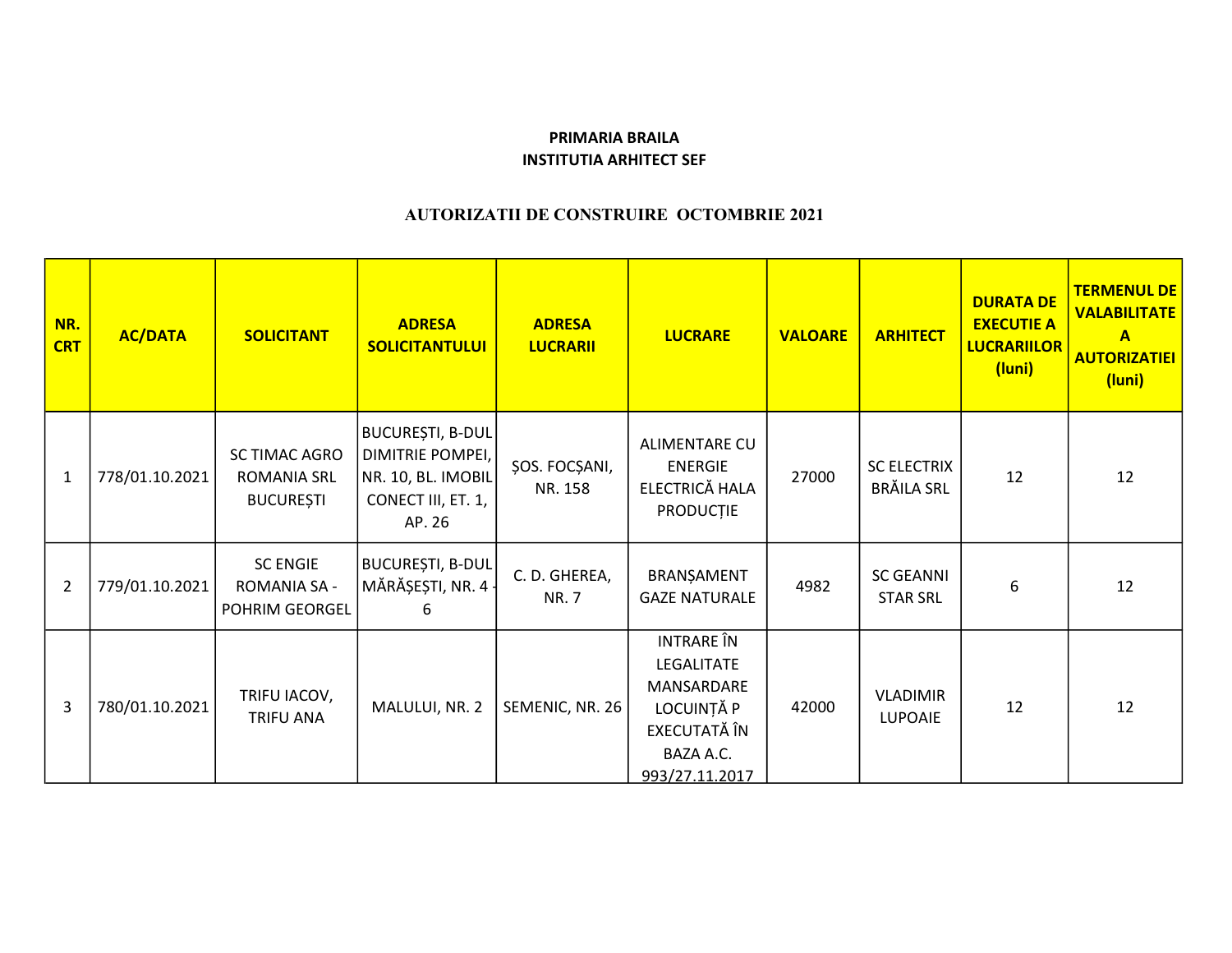| $\overline{4}$ |                | 781/04.10.2021 NEGRESCU MIRCEA                         | AL.<br>ÎNVĂȚĂTORILOR,<br>NR. 5, BL. O3, SC.<br>1, P, AP. 3                | AL.<br>ÎNVĂȚĂTORILOR,<br>NR. 5, BL. 03, SC.<br>1, P, AP. 3                   | <b>INTRARE</b> ÎN<br>LEGALITATE<br><b>EXTINDERE</b><br><b>BALCON C-TIE CU</b><br><b>CARACTER</b><br>PROVIZORIU<br>EDIFICAT ÎN BAZA<br>A.C. 925/2008 | 100   | <b>LUCA</b><br><b>GHEORGHE</b> | 12 | 12 |
|----------------|----------------|--------------------------------------------------------|---------------------------------------------------------------------------|------------------------------------------------------------------------------|-----------------------------------------------------------------------------------------------------------------------------------------------------|-------|--------------------------------|----|----|
| 5              | 782/04.10.2021 | <b>DUMITRU LUCIAN</b><br><b>EMILIAN</b>                | RAHOVEI, NR. 110                                                          | RAHOVEI, NR.<br>110                                                          | MODIFICARE<br>ÎNĂLȚIME<br><b>ACOPERIS</b><br>LOCUINȚĂ C1                                                                                            | 15000 | <b>PASCU</b><br><b>MIHAELA</b> | 12 | 12 |
| 6              | 783/04.10.2021 | COSMA VALENTIN,<br>VÎLCU SIMONA<br><b>DANIELA</b>      | <b>B-DUL</b><br>DOROBANȚILOR,<br>NR. 54, BL. A38,<br>SC. 1, ET. 4, AP. 15 | <b>B-DUL</b><br>DOROBANȚILOR,<br>NR. 54, BL. A38,<br>SC. 1, ET. 4, AP.<br>15 | <b>INTRARE</b> ÎN<br>LEGALITATE<br>RECOMPARTIMEN<br><b>TARE</b><br>APARTAMENT                                                                       | 2500  | <b>PASCU</b><br><b>MIHAELA</b> | 12 | 12 |
| 7              | 784/04.10.2021 | <b>SC ENGIE</b><br><b>ROMANIA SA -</b><br>VASILE FĂNEL | BUCUREȘTI, B-DUL<br>MĂRĂȘEȘTI, NR. 4-<br>6                                | <b>ARMATA</b><br>POPORULUI, NR.<br>3.                                        | BRANŞAMENT<br><b>GAZE NATURALE</b><br><b>MEDIE PRESIUNE</b>                                                                                         | 1886  | <b>SC STAR P&amp;G</b><br>SRL  | 6  | 12 |
| -8             | 785/04.10.2021 | <b>SIPAS MARIA</b>                                     | <b>B-DUL</b><br>DOROBANȚILOR,<br>NR. 74, BL. B31,<br>SC. 3, ET. 2, AP. 49 | C. CĂLĂRAȘILOR,<br>NR. 247                                                   | <b>MONTARE MESH</b><br>PE FAȚADA<br><b>CLĂDIRII</b>                                                                                                 | 1000  | <b>RODICA</b><br>MANOLESCU     | 12 | 12 |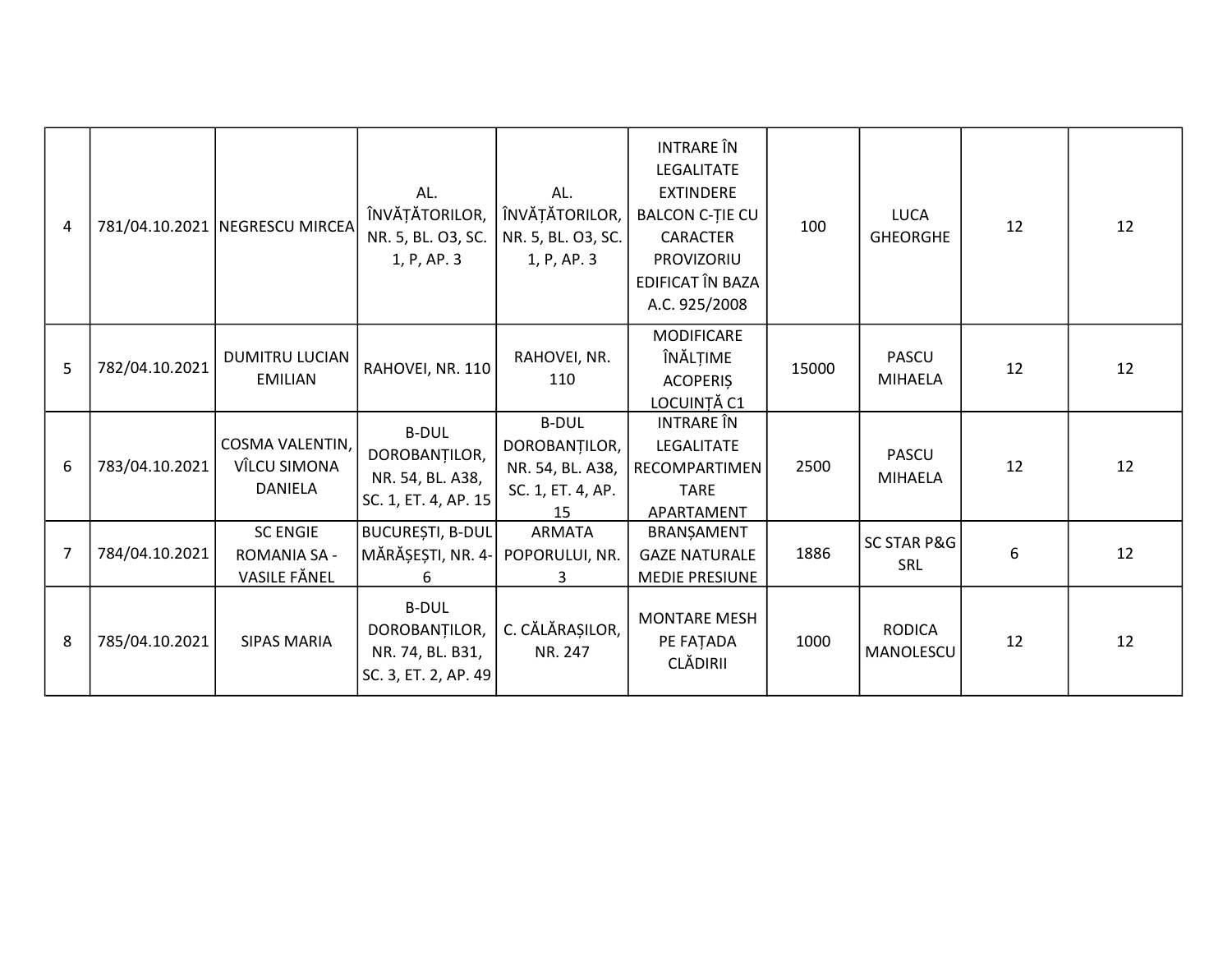| 9  | 786/05.10.2021 | <b>SC CAUSSADE</b><br><b>SEMENCES</b><br><b>EUROPA SRL</b>                 | BUCUREȘTI, STR.<br>GHE. ȚIȚEICA, NR.<br>212 - 214, BL.<br>ZONA 4, ET. 1 | ŞOS.<br>BALDOVINEȘTI,<br><b>NR. 22</b> | ÎNĂLȚARE<br>PARȚIALĂ<br><b>ACOPERIS CORP</b><br>C6 ÎN VEDEREA<br>INSTALĂRII<br><b>ECHIPAMENTELOR</b><br>DE AMBALARE ȘI<br>PALETIZARE LA<br><b>STATIA DE</b><br>TRATARE<br>SEMINȚE,<br>ORGANIZARE DE<br><b>SANTIFR</b> | 411329,35 | LORARD<br><b>HAROLY</b><br><b>BARHA</b>       | 24      | 12 |
|----|----------------|----------------------------------------------------------------------------|-------------------------------------------------------------------------|----------------------------------------|-----------------------------------------------------------------------------------------------------------------------------------------------------------------------------------------------------------------------|-----------|-----------------------------------------------|---------|----|
| 10 | 787/05.10.2021 | <b>BULANCEA ȘTEFAN</b><br>- CUP DUNĂREA                                    | P-TA UZINEI, NR. 1 PLEVNA, NR. 147                                      |                                        | BRANȘAMENT APĂ                                                                                                                                                                                                        | 2080      | <b>CUP</b><br><b>DUNĂREA</b><br>BRĂILA        | 15 ZILE | 12 |
| 11 | 788/05.10.2021 | <b>SC ENGIE</b><br><b>ROMANIA SA -</b><br>POPA MARIAN                      | <b>BUCUREȘTI, B-DUL</b><br>MĂRĂȘEȘTI, NR. 4-<br>6                       | INULUI, NR. 26<br>LOT <sub>2</sub>     | BRANŞAMENT<br><b>GAZE NATURALE</b><br>REDUSĂ PRESIUNE                                                                                                                                                                 | 2579,22   | <b>SC STAR P&amp;G</b><br>SRL                 | 6       | 12 |
| 12 | 789/05.10.2021 | <b>SC ENGIE</b><br>ROMANAI SA PRIN<br>SC IRIGC IMPEX SRL<br>- STEFAN PETRE | <b>BUCUREȘTI, B-DUL</b><br>MĂRĂȘEȘTI, NR. 4-<br>6                       | DELTEI, NR. 49                         | BRANȘAMENT<br><b>GAZE NATURALE</b>                                                                                                                                                                                    | 6258      | <b>SC IRIGC</b><br><b>IMPEX SRL</b>           | 6       | 12 |
| 13 | 790/05.10.2021 | PISICĂ DRĂGUȚA -<br><b>CUP DUNĂREA</b>                                     | M. BRAVU, NR.<br>280                                                    | M. BRAVU, NR.<br>280                   | <b>BRANSAMENT APĂ</b>                                                                                                                                                                                                 | 2169      | <b>CUP</b><br><b>DUNĂREA</b><br><b>BRĂILA</b> | 14 ZILE | 12 |
| 14 | 791/05.10.2021 | <b>BOIA COSTEL</b>                                                         | FRANCEZA, NR. 19                                                        | FRANCEZA, NR.<br>19                    | <b>EXTINDERE CORP</b><br>$C1 - P + M$ ȘI<br>ÎMPREJMUIRE                                                                                                                                                               | 105000    | <b>VLADIMIR</b><br>LUPOAIE                    | 24      | 12 |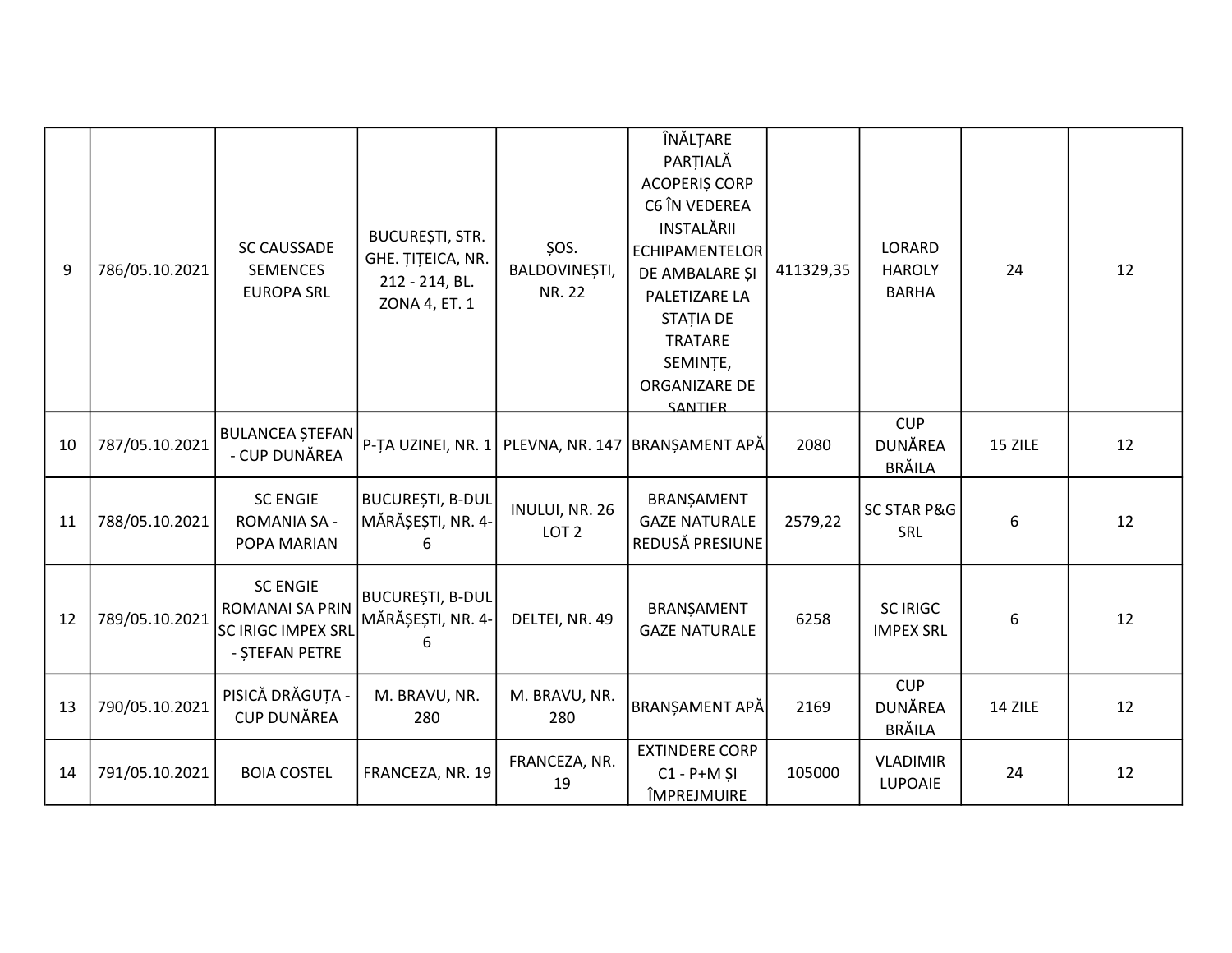| 15 | 792/05.10.2021 | COVAȘĂ MARIAN                                                                | M. BRAVU, NR.<br>481                                                                                                         | M. BRAVU, NR.<br>479                           | <b>EXTINDERE</b><br>LOCUINȚĂ CORP<br><b>C2 ȘI CONSTRUIRE</b><br><b>BUCĂTĂRIE</b>                                                                                       | 57000 | <b>VLADIMIR</b><br>LUPOAIE                | 12 | 12 |
|----|----------------|------------------------------------------------------------------------------|------------------------------------------------------------------------------------------------------------------------------|------------------------------------------------|------------------------------------------------------------------------------------------------------------------------------------------------------------------------|-------|-------------------------------------------|----|----|
| 16 | 793/05.10.2021 | <b>MIHAI IONEL</b>                                                           | 24 IANUARIE 1859,<br><b>NR.7</b>                                                                                             | 24 IANUARIE<br>1859, NR. 7 - 7BIS              | DESFIINȚARE<br>PARȚIALĂ<br>LOCUINȚĂ CORP<br>C4 ȘI EXTINDERE<br>LOCUINȚĂ C4                                                                                             | 50000 | <b>VIOREL</b><br><b>MARIAN</b><br>GĂGEANU | 12 | 12 |
| 17 | 794/06.10.2021 | LIDL IMOBILIARE<br><b>ROMANIA</b><br>MANAGEMENT<br>SOCIETATE ÎN<br>COMANDIȚĂ | JUD. PRAHOVA,<br>COM. ARICEȘTII<br>RAHTVANI, SAT<br>NEDELEA, STR.<br><b>ŞOS. CRÂNGUL LUI</b><br>BOT KM 73+810,<br>CAMERA 203 | <b>B-DUL</b><br>DOROBANȚILOR,<br><b>NR. 3A</b> | MONTARE CASETE<br>LUMINOASE<br>SUPLIMENTARE PE<br>PILONUL<br><b>PUBLICITAR</b><br><b>AUTORIZAT PRIN</b><br>A.C. 778/2019<br>PRELUNGIT PÂNĂ<br>LA DATA DE<br>29.08.2020 | 50000 | <b>PAUL</b><br>ALEXANDRU<br>PALAGHIA      | 12 | 12 |
| 18 | 795/06.10.2021 | <b>DUMITRACHE</b><br><b>ROBERT AURELIAN</b>                                  | PROGRESULUI, NR.<br>136A                                                                                                     | PROGRESULUI,<br>NR. 136A                       | DESFIINȚARE<br>PARȚIALĂ<br>LOCUINȚĂ CORP<br>C1, EXTINDERE<br>LOCUINȚĂ C1,<br>EXTINDERE ANEXĂ<br>C <sub>2</sub>                                                         | 90000 | ANDREEA<br>ALEXANDRU<br>FRĂTIMAN          | 12 | 12 |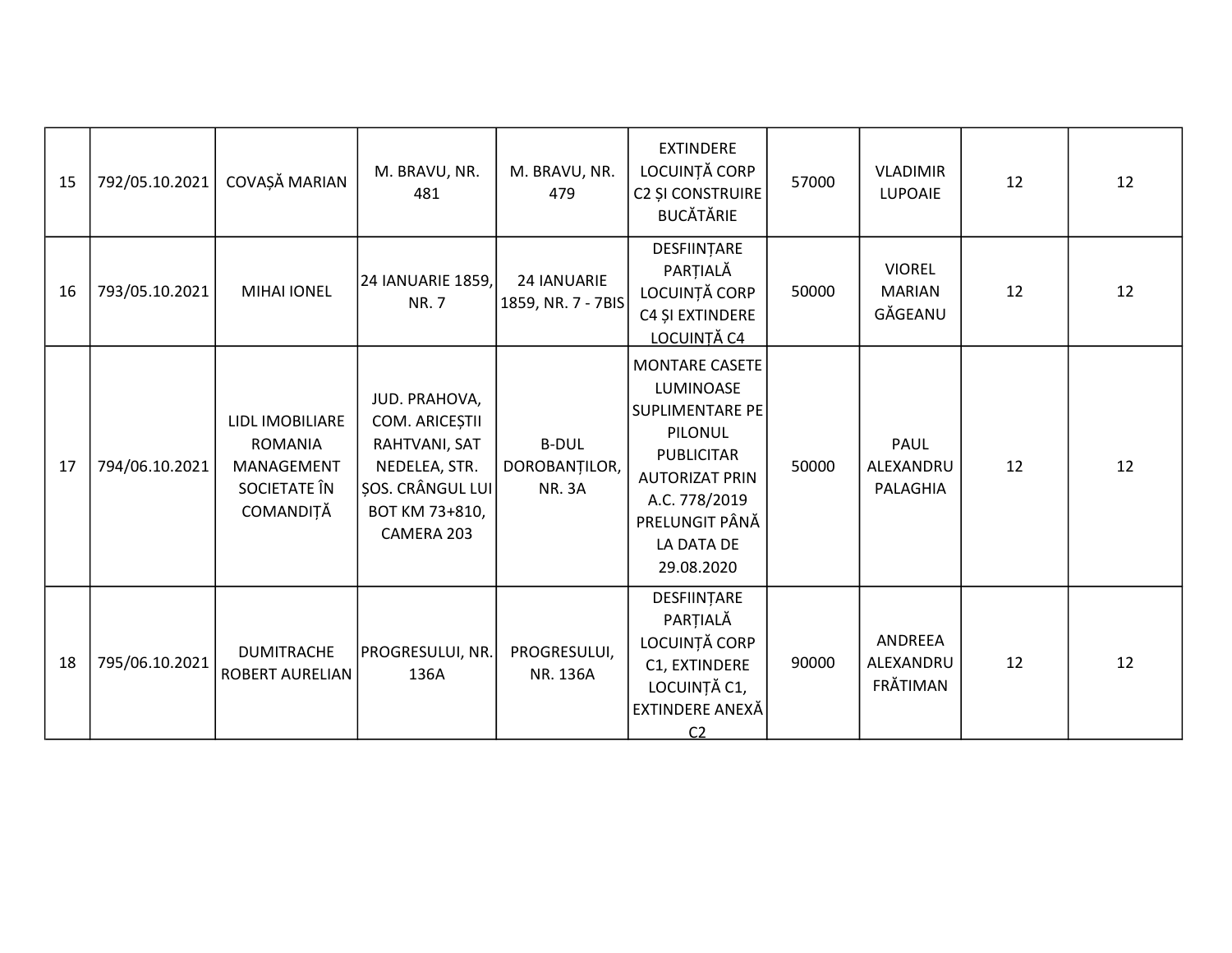| 19 | 796/06.10.2021 | RĂILEANU IONICA,<br>RĂILEANU COSTEL                          | CANTONULUI, NR.<br>17                                  | CANTONULUI,<br>NR. 17                                  | <b>EXTINDERE</b><br>LOCUINȚĂ C1                                                             | 55350  | <b>VLADIMIR</b><br><b>LUPOAIE</b>  | 12 | 12 |
|----|----------------|--------------------------------------------------------------|--------------------------------------------------------|--------------------------------------------------------|---------------------------------------------------------------------------------------------|--------|------------------------------------|----|----|
| 20 | 797/06.10.2021 | NEDELCU MARIA,<br>POPA IONICA                                | NICOPOLE, NR.<br>128                                   | NICOPOLE, NR.<br>128                                   | <b>SCHIMBARE</b><br>PARȚIALĂ DE<br><b>DESTINAȚIE CORP</b><br>C1 DIN LOCUINȚĂ<br>ÎN CAFE BAR | 2000   | <b>PASCU</b><br><b>MIHAELA</b>     | 12 | 12 |
| 21 | 798/06.10.2021 | <b>DOBRANIS CIPRIAN</b><br><b>IULIAN</b>                     | ROȘIORILOR, NR.<br>370                                 | PĂLTINIȘ, NR. 11                                       | <b>CONSTRUIRE</b><br>LOCUINȚĂ P ȘI<br>ÎMPREJMUIRE<br><b>TEREN</b>                           | 104000 | <b>PASCU</b><br><b>MIHAELA</b>     | 24 | 12 |
| 22 | 799/06.10.2021 | <b>GRUZEA ELENA</b>                                          | PROGRESULUI, NR.<br>5, BL. B13, SC. 1,<br>ET. 1, AP. 7 | PROGRESULUI,<br>NR. 5, BL. B13,<br>SC. 1, ET. 1, AP. 7 | RECOMPARTIMEN<br><b>TARE</b><br>APARTAMENT                                                  | 3000   | <b>PASCU</b><br><b>MIHAELA</b>     | 12 | 12 |
| 23 | 800/06.10.2021 | POPESCU NEACȘU<br>MARIANA,<br>POPESCU NEACȘU<br><b>IONEL</b> | TECUCI, NR. 28                                         | TECUCI, NR. 28                                         | DESFIINȚARE<br>CORPURIC2, C3,<br><b>CONSTRUIRE</b><br>DOUĂ ANEXE P                          | 19000  | <b>RADU</b><br>CHERNBACH           | 12 | 12 |
| 24 | 801/06.10.2021 | <b>SC APAN</b><br><b>AUTOMOBILE SRL</b>                      | <b>DN 22B KM 4</b>                                     | DJ 221, BRĂILA -<br>GALAȚI, KM 4,5                     | <b>EXTINDERE CORP</b><br>C1, (SHOW ROOM<br><b>ȘI SERVICE AUTO</b><br>P+1E PARTIAL)          | 570000 | <b>MIHAIL</b><br><b>STEFÄNESCU</b> | 12 | 12 |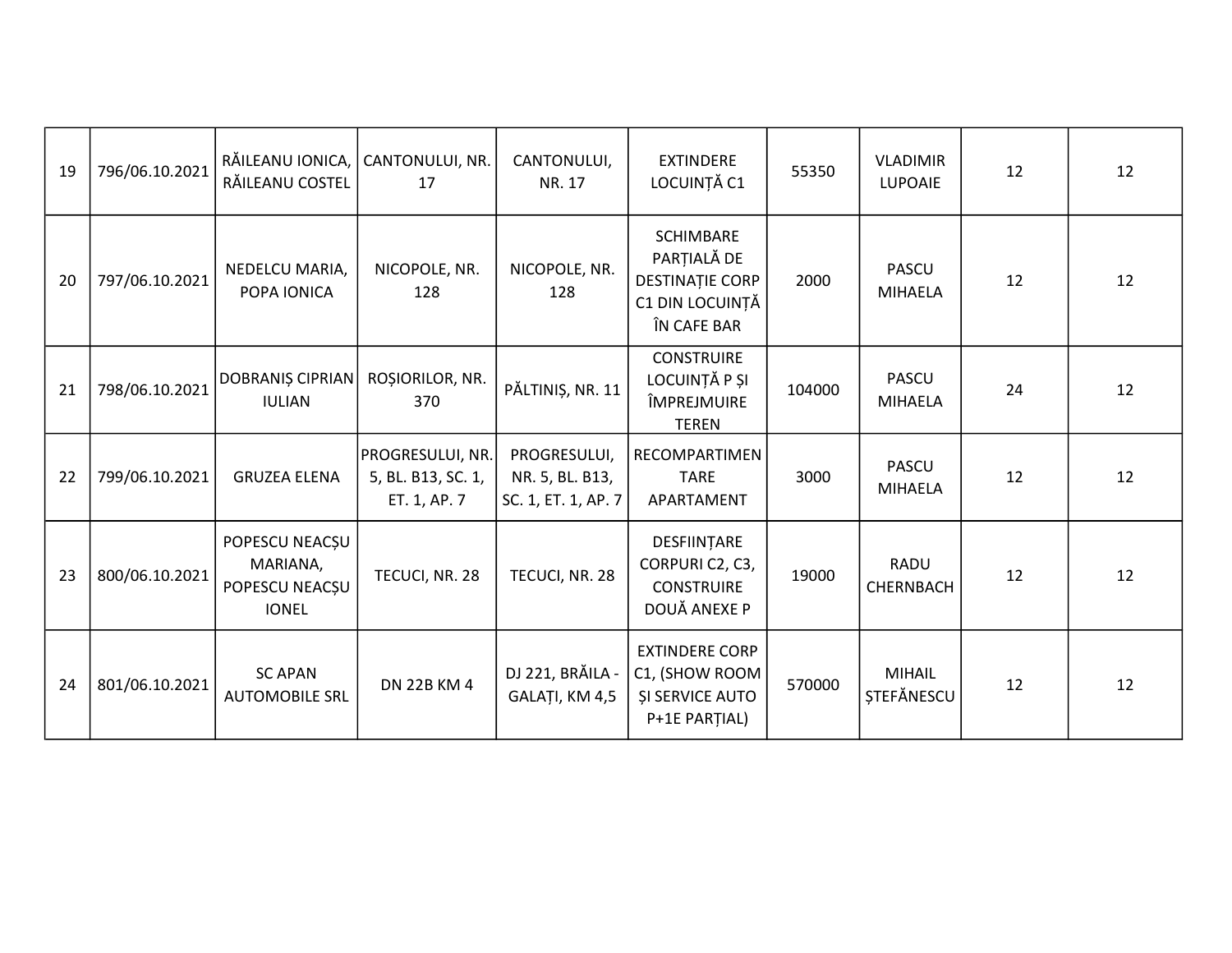| 25 | 802/06.10.2021 | <b>ISAC ZINA</b>                                   | REȘIȚA, NR. 87                                         | CIMBRISOR, NR. 6    | <b>SCHIMBARE</b><br>PARȚIALĂ DE<br><b>DESTINAȚIE CORP</b><br>C1 DIN LOCUINȚĂ<br>ÎN MAGAZIE<br><b>FURAJE</b>                                                 | 1500  | <b>PASCU</b><br><b>MIHAELA</b> | 12 | 12 |
|----|----------------|----------------------------------------------------|--------------------------------------------------------|---------------------|-------------------------------------------------------------------------------------------------------------------------------------------------------------|-------|--------------------------------|----|----|
| 26 | 803/06.10.2021 | LASCU VICTOR,<br>LASCU ELENA                       | E. MURGU, NR. 54                                       | E. MURGU, NR.<br>54 | <b>SCHIMBARE DE</b><br>DESTINAȚIE C2<br><b>DIN BIROU</b><br>ATELIERE<br>TÂMPLĂRIE ȘI SP.<br>PREZENTARE ÎN<br>LOCUINȚĂ FĂRĂ<br>MODIF.<br><b>CONSTRUCTIVE</b> | 2000  | PASCU<br><b>MIHAELA</b>        | 12 | 12 |
| 27 | 804/06.10.2021 | PETRESCU<br>MARIUS,<br>PETRESCU<br><b>NICOLETA</b> | BĂRĂGANULUI,<br>NR. 45, BL. E, SC.<br>3, ET. 4, AP. 57 | DECEBAL, NR. 8      | <b>CONSTRUIRE</b><br>ANEXĂ, (BAIE,<br>BUCĂTĂRIE)                                                                                                            | 20000 | <b>PASCU</b><br><b>MIHAELA</b> | 12 | 12 |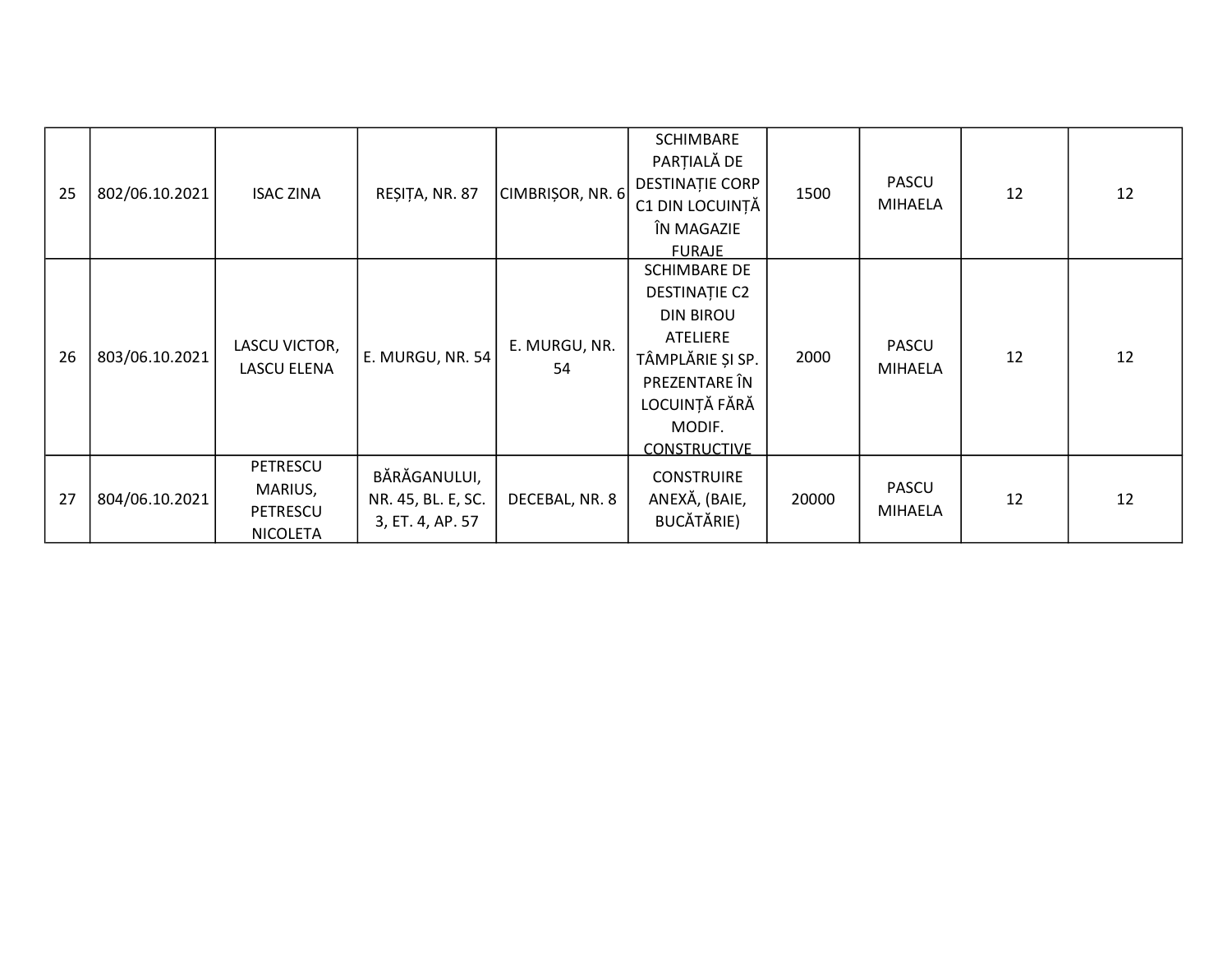| 28 | 805/06.10.2021 | VASILIU MIOARA                | M. BRAVU, NR.<br>412                                    | M. BRAVU, NR.<br>412  | EXTINDERE ANEXĂ<br>C4 - INTRARE ÎN<br>LEGALITATE,<br><b>SCHIMBARE DE</b><br>DESTINAȚIE DIN<br>ANEXĂ CORP C4 ÎN<br>SPATIU DE<br>PRODUCȚIE PTR.<br><b>IMITAȚIE DE</b><br><b>BIJUTERII ȘI</b><br><b>ARTICOLE</b><br>SIMILARE | 5000  | PERLEA<br><b>DANIELA</b>       | 12 | 12 |
|----|----------------|-------------------------------|---------------------------------------------------------|-----------------------|---------------------------------------------------------------------------------------------------------------------------------------------------------------------------------------------------------------------------|-------|--------------------------------|----|----|
| 29 | 806/07.10.2021 | <b>BRACACI AURELIA</b>        | O. DOICESCU, NR.<br>14, BL. D7, SC. 5,<br>ET. 3, AP. 70 | BRATEȘ, NR. 50        | DESFIINȚARE<br><b>CONSTRUCȚIE C1 -</b><br>LOCUINȚĂ,<br><b>CONSTRUIRE</b><br>LOCUINȚĂ P+1E ȘI<br><u>ÎMPREJMUIRE</u>                                                                                                        | 80000 | <b>PASCU</b><br><b>MIHAELA</b> | 12 | 12 |
| 30 | 807/07.10.2021 | <b>CONSTANTIN</b><br>ANGELICA | SABINELOR, NR. 34                                       | VULTURULUI, NR.<br>10 | <b>SCHIMBARE DE</b><br>DESTINAȚIE CORP<br>C1 DIN ANEXĂ ÎN<br>SPAȚIU<br>COMERCIAL FĂRĂ<br>A SE INTERVENI LA<br>CONSTRUCȚIA<br><b>EXISTENTĂ</b>                                                                             | 1000  | <b>PASCU</b><br><b>MIHAELA</b> | 12 | 12 |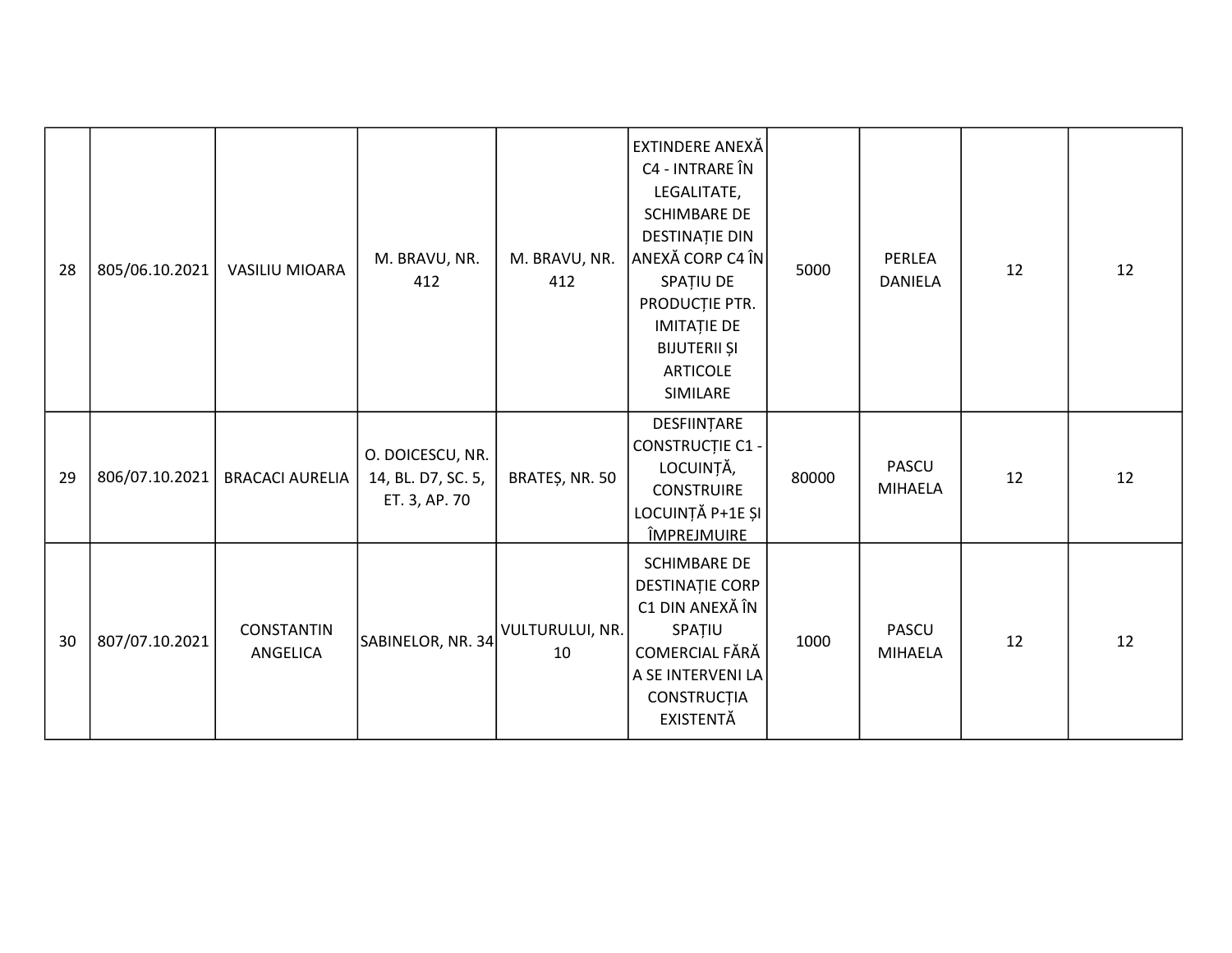| 31 | 808/07.10.2021 | <b>MARINESCU ANA</b>                                         | LT. AMZA<br>GHEORGHE, NR.<br>10                   | <b>B-DUL</b><br>INDEPENDENTEI,<br>NR. 268 LOT 1 | RECOMPARTIMEN<br>TARE ȘI LUCRĂRI<br>DE SUPRAETAJARE<br>A CLĂDIRII<br><b>EXISTENTE CU</b><br>ÎNCĂ UN NIVEL<br>PARTIAL                                                                                                  | 800000 | <b>LUCA</b><br><b>GHEORGHE</b> | 12 | 12 |
|----|----------------|--------------------------------------------------------------|---------------------------------------------------|-------------------------------------------------|-----------------------------------------------------------------------------------------------------------------------------------------------------------------------------------------------------------------------|--------|--------------------------------|----|----|
| 32 | 809/07.10.2021 | <b>SC ENGIE</b><br>ROMANIA SA - SC<br><b>INTACT SERV SRL</b> | <b>BUCUREȘTI, B-DUL</b><br>MĂRĂȘEȘTI, NR. 4-<br>6 | DORULUI, NR. 37                                 | EXTINDERE RETEA<br><b>ŞI BRANŞAMENT</b><br><b>GAZE NATURALE</b>                                                                                                                                                       | 5687   | <b>SC STAR P&amp;G</b><br>SRL  | 6  | 12 |
| 33 | 810/07.10.2021 | STAN IONEL, STAN<br><b>RODICA RAMONA</b>                     | <b>COMISAR EROU</b><br>POPOVICI, NR. 30           | 1 DECEMBRIE<br>1918, NR. 24,<br>116BIS          | MODIF. DE<br>PROIECT LA A.C.<br>331/2019 PRIN<br><b>SCHIMBARE DE</b><br>DESTINAȚIE DIN<br>POD ÎN<br>MANSARDĂ<br>PARȚIALĂ, MODIF.<br>FAȚADĂ<br>POSTERIOARĂ,<br>REPOZIȚIONARE<br>SCĂRI ȘI<br>CENTRALĂ<br><b>TERMICĂ</b> | 9000   | <b>PASCU</b><br><b>MARIAN</b>  | 12 | 12 |
| 34 | 811/07.10.2021 | EFTIMIE TONI,<br><b>EFTIMIE ALINA</b>                        | SMÂRDAN, NR.<br>136                               | SMÂRDAN, NR.<br>136                             | <b>CONSTRUIRE SP.</b><br>COM. ALIMENTAR<br>- C-ȚIE METALICĂ                                                                                                                                                           | 15000  | <b>PASCU</b><br><b>MIHAELA</b> | 12 | 12 |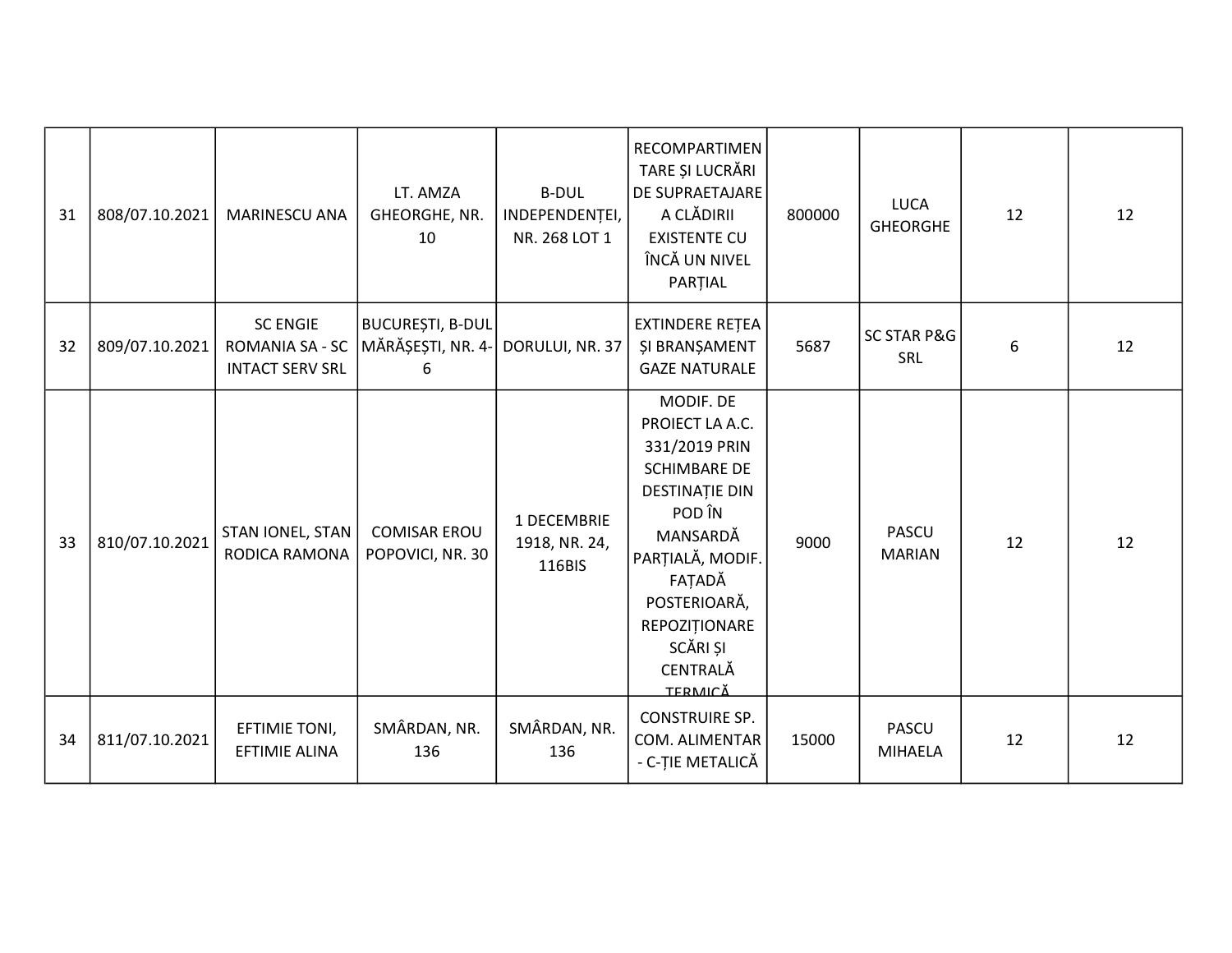| 35 | 812/07.10.2021 | <b>SC ENGIE</b><br><b>ROMANIA SA -</b><br>CARPO RĂZVAN                | <b>BUCUREȘTI, B-DUL</b><br>MĂRĂȘEȘTI, NR. 4<br>6                    | AL. LEBEDEI, NR.<br>20                  | BRANŞAMENT<br><b>GAZE NATURALE</b>                                | 4730  | <b>SC GEANNI</b><br><b>STAR SRL</b>       | 6  | 12 |
|----|----------------|-----------------------------------------------------------------------|---------------------------------------------------------------------|-----------------------------------------|-------------------------------------------------------------------|-------|-------------------------------------------|----|----|
| 36 | 813/07.10.2021 | <b>SC ENGIE</b><br><b>ROMANIA SA -</b><br>SCHEAUA FĂNEL               | <b>BUCUREȘTI, B-DUL</b><br>MĂRĂȘEȘTI, NR. 4   CHIȘINĂU, NR. 23<br>6 |                                         | BRANŞAMENT<br><b>GAZE NATURALE</b>                                | 3848  | <b>SC GEANNI</b><br><b>STAR SRL</b>       | 6  | 12 |
| 37 | 814/07.10.2021 | <b>SC ENGIE</b><br>ROMANIA SA -<br><b>GHEORGHE</b><br>CATERINA        | <b>BUCUREȘTI, B-DUL</b><br>MĂRĂȘEȘTI, NR. 4<br>6                    | SF. FILOFTEIA, NR.<br>34BIS             | BRANŞAMENT<br><b>GAZE NATURALE</b>                                | 3711  | <b>SC GEANNI</b><br><b>STAR SRL</b>       | 6  | 12 |
| 38 | 815/07.10.2021 | <b>SC ENGIE</b><br><b>ROMANIA SA -</b><br><b>STAMA GABRIEL</b>        | <b>BUCURESTI, B-DUL</b><br>MĂRĂȘEȘTI, NR. 4 $\overline{ }$<br>6     |                                         | BRANŞAMENT<br>PODULUI, NR. 44 GAZE NATURALE ȘI<br>PRM             | 3761  | <b>SC GAZTERM</b><br><b>PROIECT SRL</b>   | 6  | 12 |
| 39 | 816/07.10.2021 | <b>SC ENGIE</b><br><b>ROMANIA SA -</b><br>PARASCHIV<br><b>GEORGEL</b> | <b>BUCUREȘTI, B-DUL</b><br>MĂRĂȘEȘTI, NR. 4                         | <b>ARMATA</b><br>POPORULUI, NR.<br>7BIS | BRANŞAMENT<br><b>GAZE NATURALE</b><br><b>MEDIE PRESIUNE</b>       | 1797  | <b>SC STAR P&amp;G</b><br>SRL             | 6  | 12 |
| 40 | 817/07.10.2021 | <b>SC ENGIE</b><br><b>ROMANIA SA -</b><br><b>VASILE GHEORGHE</b>      | <b>BUCUREȘTI, B-DUL</b><br>MĂRĂȘEȘTI, NR. 4<br>6                    | O. BĂNCILĂ, NR.<br>14                   | RACORD GAZE<br><b>NATURALE</b>                                    | 3962  | <b>SC GIMVEST</b><br>SRL                  | 6  | 12 |
| 41 | 818/07.10.2021 | <b>SC ENGIE</b><br><b>ROMANIA SA -</b><br><b>CLINCI ELENA</b>         | <b>BUCUREȘTI, B-DUL</b><br>MĂRĂȘEȘTI, NR. 4<br>6                    | P. RAREȘ, NR. 11<br>LOT <sub>2</sub>    | <b>RACORD GAZE</b><br><b>NATURALE</b>                             | 2280  | <b>SC GIMVEST</b><br><b>SRL</b>           | 6  | 12 |
| 42 | 819/07.10.2021 | <b>FILIP MARIAN</b>                                                   | N. IORGA, NR. 40                                                    | N. IORGA, NR. 40                        | <b>EXTINDERE CORP</b><br>C1 - LOCUINȚĂ P                          | 14000 | <b>LUCA</b><br><b>GHEORGHE</b>            | 12 | 12 |
| 43 | 820/08.10.2021 | MIHALCEA VASILE,<br><b>MIHALCEA</b><br><b>FLORICA</b>                 | P. G.<br>ALEXANDRESCU,<br>NR. 24                                    | P. G.<br>ALEXANDRESCU,<br>NR. 22 - 24   | <b>INTRARE</b> ÎN<br>LEGALITATE<br><b>EXTINDERE</b><br>LOCUINȚĂ P | 5000  | <b>VIOREL</b><br><b>MARIAN</b><br>GĂGEANU | 12 | 12 |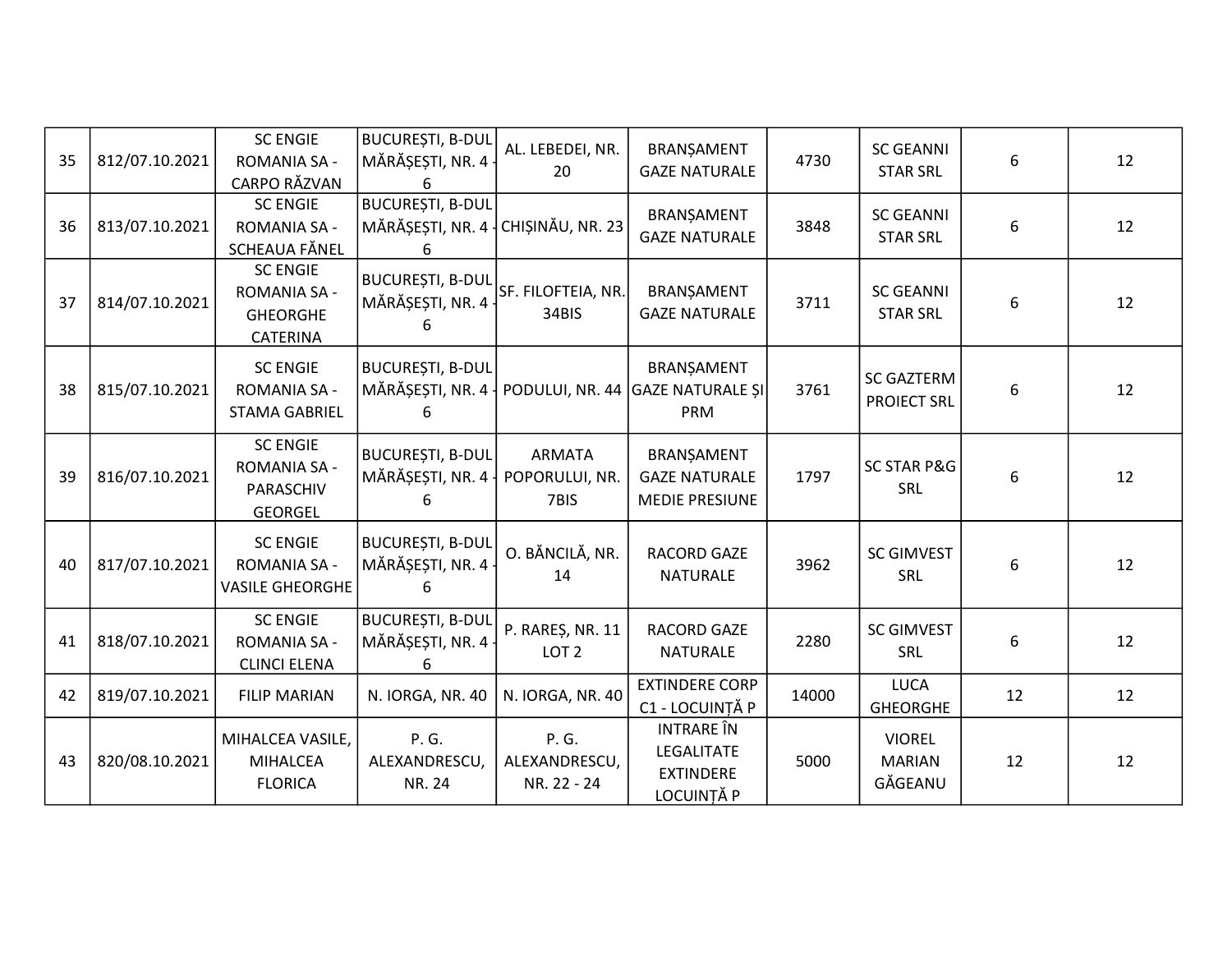| 44 | 821/08.10.2021 | EURO - CAR MG<br>SRL                                         | <b>B-DUL</b><br>DOROBANȚILOR,<br>NR. 46, BL. A56, P | C. CĂLĂRAȘILOR,<br>NR. 312 - 312BIS | <b>INTRARE</b> ÎN<br><b>LEGALITATE</b><br><b>CONSTRUIRE ETAJ</b><br>PARȚIAL PESTE C3<br>P EXISTENT<br><b>ATELIER</b>                                                                                                            | 50000 | <b>DIANA</b><br><b>ADETU</b><br>AVRAMESCU | 12 | 12 |
|----|----------------|--------------------------------------------------------------|-----------------------------------------------------|-------------------------------------|---------------------------------------------------------------------------------------------------------------------------------------------------------------------------------------------------------------------------------|-------|-------------------------------------------|----|----|
| 45 | 822/08.10.2021 | <b>GURGU SILVIU,</b><br><b>GURGU ELENA</b>                   | CÂMPULUI, NR. 67                                    | CÂMPULUI, NR.<br>67                 | <b>SCHIMBARE DE</b><br><b>DESTINAȚIE CORP</b><br>C5 P+M DIN<br>SPATIU<br>COMERCIAL ÎN<br>LOCUINȚĂ FĂRĂ<br>MODIFICĂRI<br><b>STRUCTURALE</b>                                                                                      | 10000 | <b>LUCA</b><br>GHEORGHE                   | 12 | 12 |
| 46 | 823/08.10.2021 | <b>BERTESCU</b><br>GHIORGHE,<br><b>BERTESCU</b><br>CONSTANȚA | C.S. ALDEA, NR. 46                                  | C.S. ALDEA, NR.<br>46               | <b>SCHIMBARE</b><br><b>DESTINAȚIE CORP</b><br>C3 - LOCUINȚĂ ȘI<br>C4 - ANEXĂ, ÎN<br>PRODUCȚIE DE<br>DISPOZITIVE,<br>APARATURĂ ȘI<br><b>INSTRUMENTE</b><br>MEDICALE ȘI<br>STOMATOLOGICE<br>FĂRĂ MODIFICĂRI<br><b>STRUCTURALE</b> | 3000  | <b>PASCU</b><br><b>MIHAELA</b>            | 12 | 12 |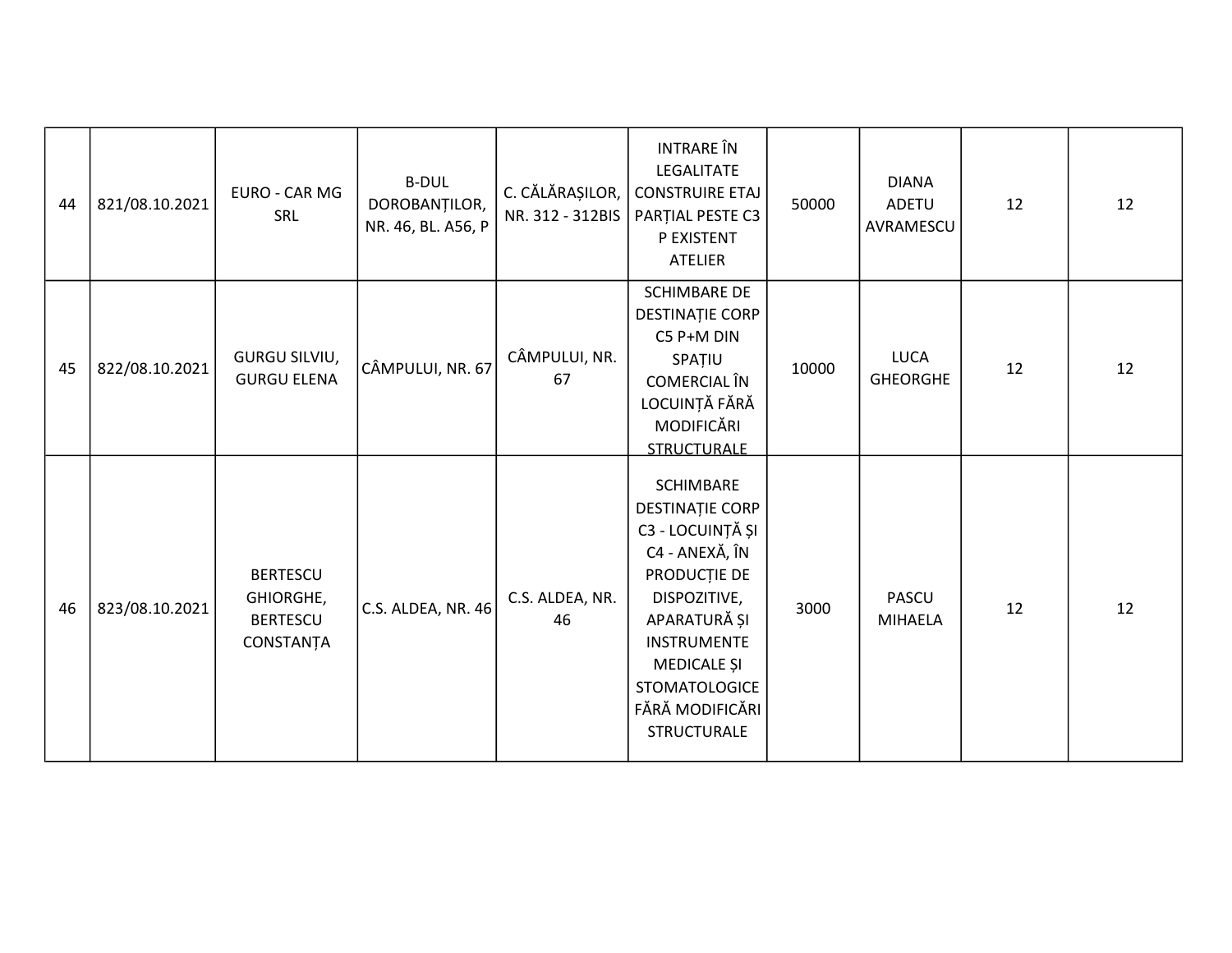| 47 | 824/08.10.2021 | STANCIU CORNELIA<br>- VIORICA, IACOB<br><b>NICOLAE</b> | AL. VLAHUȚĂ, NR.<br>38                                                  | DEVA, NR. 57BIS                                                    | <b>DESFIINTARE CORP</b><br>$C1, C2$ SI<br><b>CONSTRUIRE</b><br>LOCUINȚĂ P                                                                       | 56000 | ANDREEA<br>ALEXANDRU<br>FRĂTIMAN | 12 | 12 |
|----|----------------|--------------------------------------------------------|-------------------------------------------------------------------------|--------------------------------------------------------------------|-------------------------------------------------------------------------------------------------------------------------------------------------|-------|----------------------------------|----|----|
| 48 | 825/08.10.2021 | RUSU ION, RUSU<br><b>CORNELIA</b>                      | C. CĂLĂRAȘILOR,<br>NR. 64, BL. 13, SC. NR. 64, BL. 13, SC.<br>2, AP. 23 | C. CĂLĂRAȘILOR,<br>2, AP. 23                                       | MODERNIZARE ȘI<br>RECOMPARTIMEN<br><b>TARE</b><br>APARTAMENT                                                                                    | 5000  | <b>LUCA</b><br><b>GHEORGHE</b>   | 12 | 12 |
| 49 | 826/11.10.2021 | <b>DOBRE IULIAN</b><br><b>GABRIEL</b>                  | C. GALAȚI, NR.<br>329, BL. 3, SC. 3,<br>ET. 3, AP. 54                   | G-RAL E.<br>GRIGORESCU, NR.<br>19, BL. 3A, SC. 2,<br>ET. 1, AP. 24 | RECOMPARTIMEN<br><b>TARE</b><br>APARTAMENT                                                                                                      | 3000  | <b>LUCA</b><br><b>GHEORGHE</b>   | 12 | 12 |
| 50 | 827/11.10.2021 | PURICE SĂNDIȚA                                         | B-DUL AL. I CUZA,<br>NR. 167                                            | B-DUL AL. I CUZA,<br>NR. 167                                       | <b>EXTINDERE ANEXA</b><br>C <sub>3</sub>                                                                                                        | 6000  | <b>PASCU</b><br><b>MIHAELA</b>   | 12 | 12 |
| 51 | 828/11.10.2021 | PASCARU ALINA<br>LARISA, PASCARU<br><b>ANDREI ERIC</b> | <b>B-DUL</b><br>DOROBANȚILOR,<br>NR. 472, BL. 5B,<br>AP. 78             | <b>B-DUL</b><br>DOROBANȚILOR,<br>NR. 472, BL. 5B,<br>AP. 78        | RECOMPARTIMEN<br><b>TARE</b><br>APARTAMENT ȘI<br>ÎNCHIDERE<br><b>BALCON ȘI LOGIE</b>                                                            | 8000  | PERLEA<br><b>DANIELA</b>         | 12 | 12 |
| 52 | 829/11.10.2021 | <b>CHELES</b><br>ECATERINA,<br><b>CHELES TUDOR</b>     | AL. CREȘEI, NR. 4,<br>BL. 29, SC. 4,<br>AP.64                           | C. GALAȚI, NR.<br>60, BL. 5, SC. 2, P,<br>AP. 22                   | RECOMPARTIMEN<br><b>TARE SI</b><br><b>SCHIMBARE DE</b><br><b>DESTINAȚIE DIN</b><br><b>BIROURI</b> ÎN SALON<br><b>DE</b><br><u>ÎNFRUMUSETARE</u> | 2280  | <b>VLADIMIR</b><br>LUPOAIE       | 12 | 12 |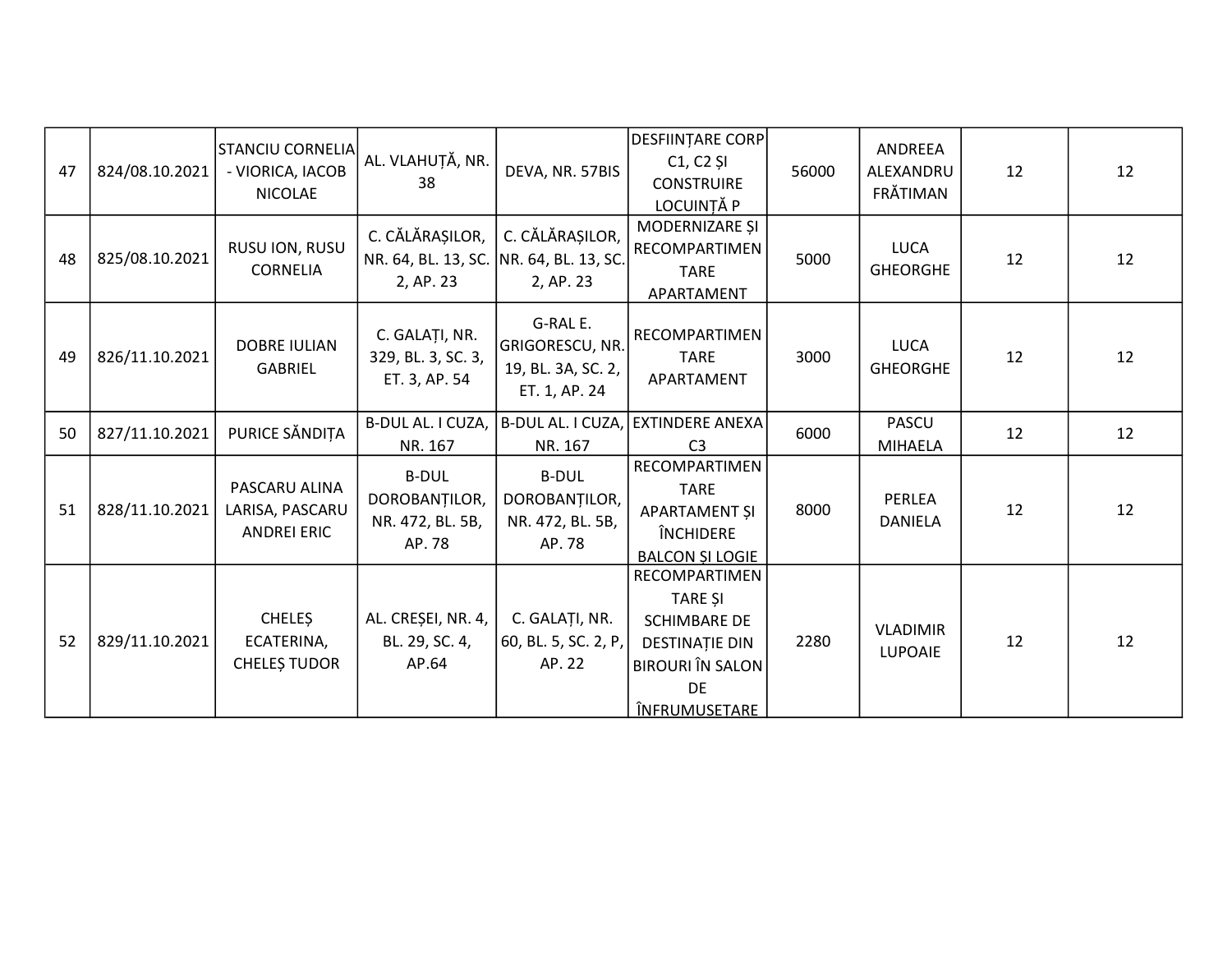| 53 | 830/11.10.2021 | <b>BOBOC DRAGOS</b><br>LUCIAN, BOBOC<br>ADINA IOANA         | GRIVIȚEI, NR. 332                                      | V. ALECSANDRI,<br>NR. 48  | MODIF. AC<br>698/2020 - CONT.<br>LUCRĂRI LA AC<br>759/2008<br><b>CONSTRUIRE</b><br>LOCUINȚĂ P+1E,<br><b>TERASĂ</b><br>ACOPERITĂ ȘI<br><u>ÎMPREJMUIRE</u> | 1000  | <b>RODICA</b><br>MANOLESCU          | 12 | 12 |
|----|----------------|-------------------------------------------------------------|--------------------------------------------------------|---------------------------|----------------------------------------------------------------------------------------------------------------------------------------------------------|-------|-------------------------------------|----|----|
| 54 | 831/11.10.2021 | <b>SC RNGIE</b><br><b>ROMANIA SA -</b><br>LETE IONELA       | <b>BUCUREȘTI, B-DUL</b><br>MĂRĂȘEȘTI, NR. 4 -<br>6     | C. NEGRI, NR.<br>1BIS     | BRANŞAMENT<br><b>GAZE NATURALE</b>                                                                                                                       | 4550  | <b>SC GEANNI</b><br><b>STAR SRL</b> | 6  | 12 |
| 55 | 832/11.10.2021 | <b>STAN AURELIAN</b>                                        | CĂLUGĂRENI, NR.<br>10, BL. B36, SC. 1,<br>ET. 2, AP. 8 | CHIȘINĂU, NR. 98          | <b>EXTINDERE CORP</b><br>C5, (ANEXĂ) ȘI<br><b>CONSTRUIRE</b><br>ANEXĂ, (FOIȘOR,<br>WC)                                                                   | 35000 | <b>LUCA</b><br><b>GHEORGHE</b>      | 12 | 12 |
| 56 | 833/11.10.2021 | RĂDULESCU<br>CRISTIAN ȘTEFAN,<br>RĂDULESCU<br><b>IONELA</b> | ȘOS. BUZĂULUI,<br>NR. 13, BL. B20,<br>ET. 2, AP. 21    | ȘOS. BUZĂULUI,<br>NR. 121 | <b>CONSTRUIRE</b><br>ANEXĂ ȘI<br>ÎMPREJMUIRE<br><b>TEREN</b>                                                                                             | 10000 | <b>PASCU</b><br><b>MIHAELA</b>      | 12 | 12 |
| 57 | 834/11.10.2021 | <b>NEGRU FLORIN</b><br>SORINEL, NEGRU<br><b>MARINELA</b>    | IEZERULUI, NR. 97                                      | $-99 - 101$               | <b>SCHIMBARE DE</b><br><b>DESTINAȚIE CORP</b><br>IEZERULUI, NR. 97 C10 DIN LOCUINȚĂ<br>ÎN CAFE BAR FĂRĂ<br><b>INTERVENȚIE LA</b><br><b>STRUCTURĂ</b>     | 2000  | <b>PASCU</b><br><b>MIHAELA</b>      | 12 | 12 |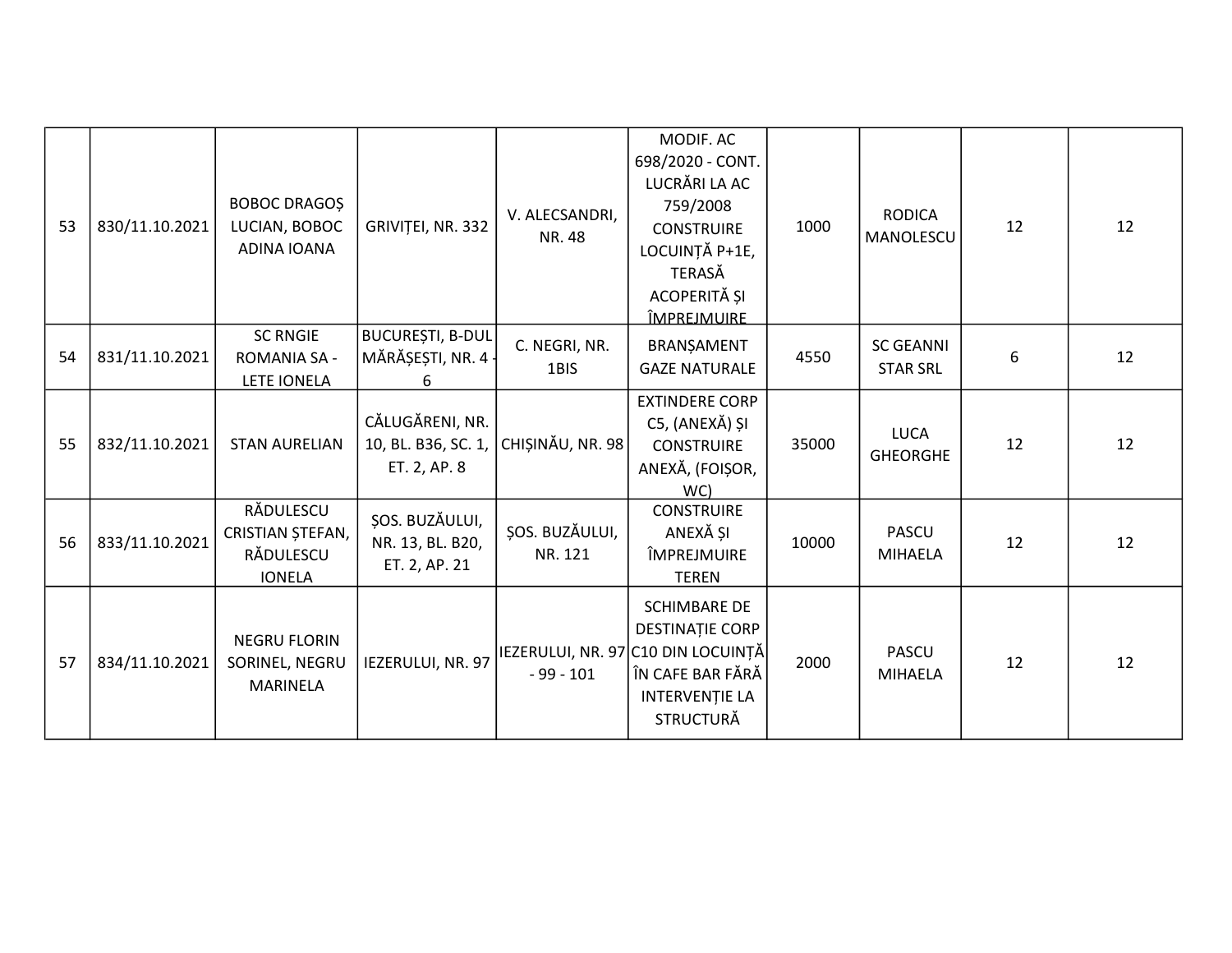| 58 | 835/11.10.2021 | DUMITRU DANIEL,<br><b>DUMITRU</b><br><b>MARIANA</b>              | N. TITULESCU, NR.<br>18B                                            | TEIULUI, NR. 7          | <b>INTRARE</b> ÎN<br>LEGALITATE PTR.<br><b>CONSTRUIRE C1</b><br>LOCUINȚĂ P ȘI<br>ÎMPREJMUIRE<br><b>TEREN</b>            | 102000 | <b>LUCA</b><br><b>GHEORGHE</b> | 12 | 12 |
|----|----------------|------------------------------------------------------------------|---------------------------------------------------------------------|-------------------------|-------------------------------------------------------------------------------------------------------------------------|--------|--------------------------------|----|----|
| 59 | 836/11.10.2021 | CONCIU IONUȚ,<br><b>CONCIU MIRELA</b>                            | G-RALD.<br>PRAPORGESCU,<br>NR. 10, BL. B14,<br>SC. 1, ET. 3, AP. 12 | C. NEGRUZZI, NR.<br>62  | DESFIINȚARE CORP <br>C1 ȘI CONSTRUIRE<br>LOCUINTĂ<br>Sp+P+M, GARAJ ȘI<br>ÎMPREJMUIRE                                    | 270000 | <b>LUCA</b><br><b>GHEORGHE</b> | 24 | 12 |
| 60 | 837/11.10.2021 | MIRESCU BOGDAN,<br>MIRESCU VASILICA                              | I. GHICA, NR. 63                                                    | C. NEGRUZZI, NR.<br>223 | DESFIINȚARE<br>CORPURIC2, C3,<br>C4 ȘI PARȚIAL C1,<br><b>EXTINDERE SI</b><br>MANSARDARE<br>CORP C1 -<br><b>LOCUINTĂ</b> | 90000  | <b>LUCA</b><br><b>GHEORGHE</b> | 24 | 12 |
| 61 | 838/11.10.2021 | <b>MUNTEANU</b><br>IULIAN,<br>MUNTEANU<br>CĂTĂLINA               | INDUSTRIEI, NR.<br>15, BL. 12, SC. 1,<br>ET. 8,                     | PINULUI, NR. 4          | <b>CONSTRUIRE</b><br>LOCUINȚĂ P                                                                                         | 139356 | <b>TOMA</b><br><b>STELUTA</b>  | 12 | 12 |
| 62 | 839/11.10.2021 | PREDA MIHĂIȚĂ<br><b>IONUT</b>                                    | E. TEODOROIU,<br>NR. 2, BL. O2, SC.<br>1, ET. 4, AP. 18             | PĂLTINIȘ, NR. 19        | <b>CONSTRUIRE</b><br>LOCUINȚĂ P                                                                                         | 55000  | <b>PASCU</b><br><b>MIHAELA</b> | 12 | 12 |
| 63 | 840/11.10.2021 | <b>STROE ADRIAN -</b><br>MARIUS, STROE<br><b>IONELA - ROXANA</b> | C. PETRESCU, NR.<br>25                                              | C. PETRESCU, NR.<br>25  | <b>CONSTRUIRE</b><br>LOCUINȚĂ P                                                                                         | 41000  | <b>PASCU</b><br><b>MIHAELA</b> | 24 | 12 |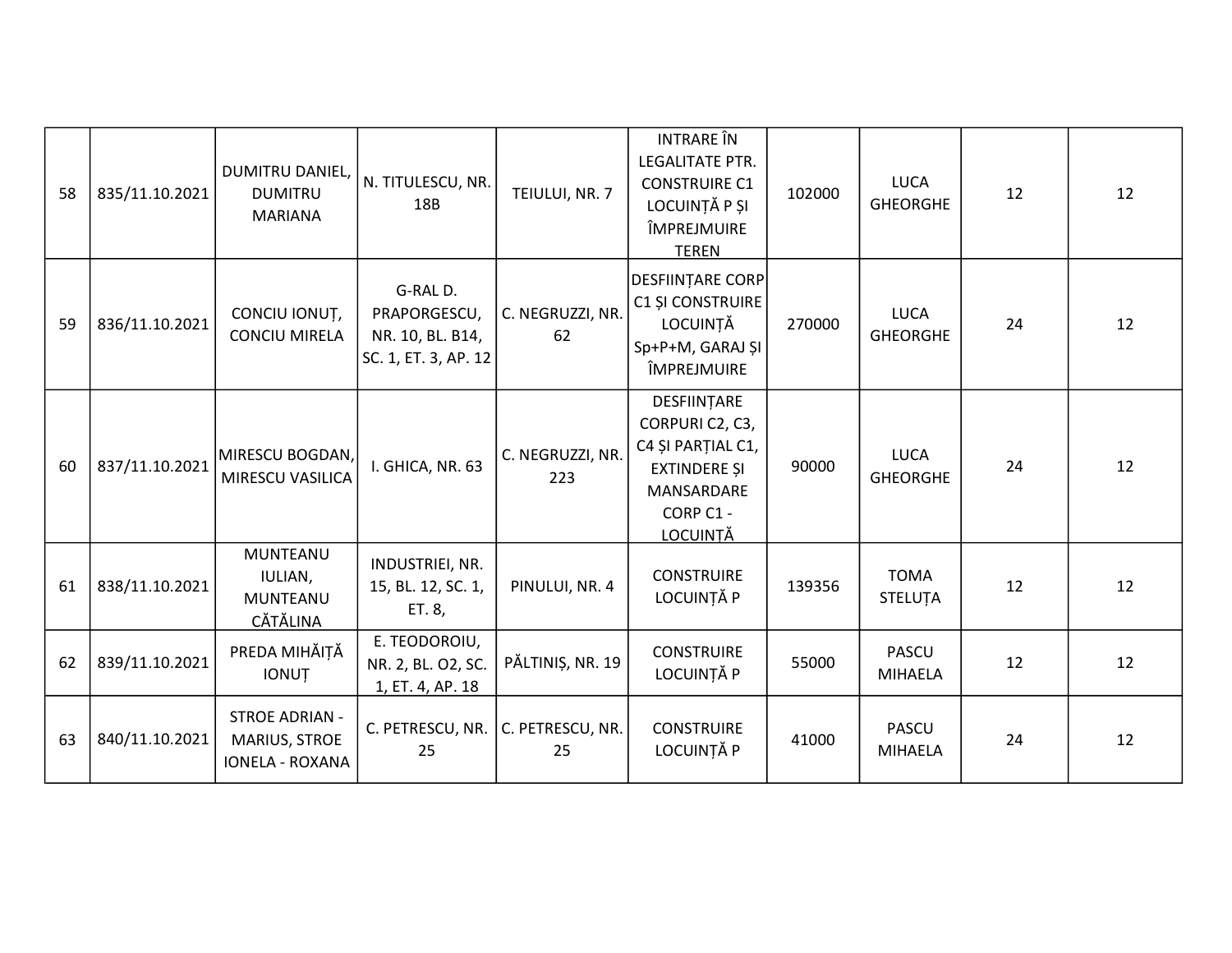| 64 | 841/25.10.2021 | <b>SERBU MANUELA</b><br><b>STEFANIA</b>                              | GRAȚIEI, NR. 32                                                   | GRAȚIEI, NR. 32                 | <b>CONSTRUIRE HOL</b><br>SI TERASĂ<br><b>ACOPERITĂ</b>                             | 2000  | <b>VLADIMIR</b><br><b>LUPOAIE</b>    | 12 | 12 |
|----|----------------|----------------------------------------------------------------------|-------------------------------------------------------------------|---------------------------------|------------------------------------------------------------------------------------|-------|--------------------------------------|----|----|
| 65 | 842/25.10.2021 | <b>SC ENGIE</b><br>ROMANIA SA -<br>HAGIU FĂNEL                       | <b>BUCUREȘTI, B-DUL</b><br>MĂRĂȘEȘTI, NR. 4 ABRUD, NR. 46BIS<br>6 |                                 | BRANŞAMENT<br><b>GAZE NATURALE</b><br><b>MEDIE PRESIUNE</b>                        | 3443  | <b>SC STAR P&amp;G</b><br><b>SRL</b> | 6  | 12 |
| 66 | 843/25.10.2021 | <b>SC SEVENERG SRL</b><br><b>PTR. SC SOROLI OIL</b><br>SRL           | ŞOS.<br>BALDOVINEȘTI,<br><b>NR. 36</b>                            | ŞOS.<br>BALDOVINEȘTI,<br>NR. 36 | <b>ALIMENTARE CU</b><br><b>ENERGIE</b><br>ELECTRICĂ STATIE<br>CARBURANȚI           | 17997 | <b>SC SEVENERG</b><br><b>SRL</b>     | 6  | 12 |
| 67 | 844/25.10.2021 | <b>SC ENGIE</b><br><b>ROMANIA SA -</b><br>UNGUREANU<br><b>VIOREL</b> | <b>BUCUREȘTI, B-DUL</b><br>MĂRĂȘEȘTI, NR. 4<br>6                  | CĂLUGĂRENI, NR.<br>161          | RACORD GAZE<br><b>NATURALE</b>                                                     | 2280  | <b>SC GIMVEST</b><br><b>SRL</b>      | 6  | 12 |
| 68 | 845/25.10.2021 | <b>SC ENGIE</b><br><b>ROMANIA SA -</b><br><b>CIOCAN VIORICA</b>      | <b>BUCUREȘTI, B-DUL</b><br>MĂRĂȘEȘTI, NR. 4<br>6                  | C. GALAȚI, NR.<br>268           | <b>RACORD GAZE</b><br><b>NATURALE</b>                                              | 3962  | <b>SC GIMVEST</b><br>SRL             | 6  | 12 |
| 69 | 846/25.10.2021 | <b>SC ENGIE</b><br><b>ROMANIA SA -</b><br><b>CHIRCU TUDOREL</b>      | <b>BUCUREȘTI, B-DUL</b><br>MĂRĂȘEȘTI, NR. 4 ·<br>6                | DUDULUI, NR.<br>29A             | RACORD GAZE<br><b>NATURALE</b>                                                     | 2280  | <b>SC GIMVEST</b><br>SRL             | 6  | 12 |
| 70 | 847/25.10.2021 | <b>SC ENGIE</b><br><b>ROMANIA SA -</b><br>PETROȘAN IRINA             | <b>BUCUREȘTI, B-DUL</b><br>MĂRĂȘEȘTI, NR. 4<br>6                  | ARȚARULUI, NR.<br>34BIS         | <b>RACORD GAZE</b><br><b>NATURALE</b>                                              | 2280  | <b>SC GIMVEST</b><br><b>SRL</b>      | 6  | 12 |
| 71 | 848/25.10.2021 | <b>SC ENGIE</b><br><b>ROMANIA SA -</b><br>LAZĂR IRINA                | <b>BUCUREȘTI, B-DUL</b><br>MĂRĂȘEȘTI, NR. 4<br>6                  | M. BASARAB, NR.<br>126 LOT 1    | <b>EXTINDERE RETEA</b><br><b>ȘI EXECUȚIE</b><br>BRANŞAMENT<br><b>GAZE NATURALE</b> | 6899  | <b>SC GEANNI</b><br><b>STAR SRL</b>  | 6  | 12 |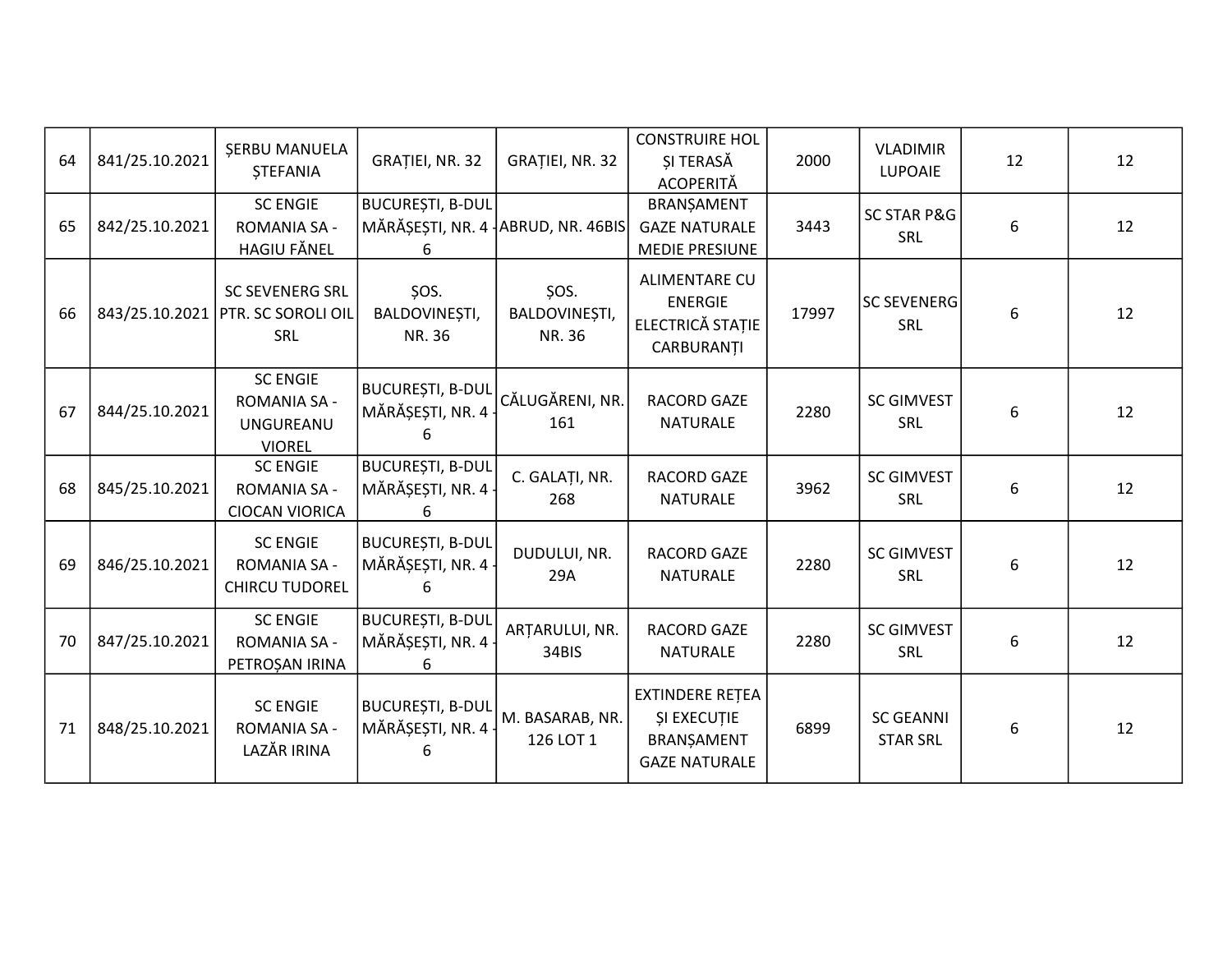| 72 | 849/25.10.2021 | <b>SC ENGIE</b><br><b>ROMANIA SA -</b><br>PETRE ADELA                 | <b>BUCUREȘTI, B-DUL</b><br>MĂRĂȘEȘTI, NR. 4<br>6 | N. BASARAB, NR.<br>34A                                   | BRANŞAMENT<br><b>GAZE NATURALE</b>                  | 4730 | <b>SC GEANNI</b><br><b>STAR SRL</b>     | 6 | 12 |
|----|----------------|-----------------------------------------------------------------------|--------------------------------------------------|----------------------------------------------------------|-----------------------------------------------------|------|-----------------------------------------|---|----|
| 73 | 850/25.10.2021 | <b>SC ENGIE</b><br><b>ROMANIA SA -</b><br><b>COMAN NICOLETA</b>       | <b>BUCUREȘTI, B-DUL</b><br>MĂRĂȘEȘTI, NR. 4      | CIREȘULUI, NR. 1<br>LOT <sub>2</sub>                     | <b>RACORD GAZE</b><br>NATURALE                      | 2280 | <b>SC GIMVEST</b><br>SRL                | 6 | 12 |
| 74 | 851/25.10.2021 | <b>SC ENGIE</b><br><b>ROMANIA SA -</b><br>POPESCU NICOLAE             | <b>BUCUREȘTI, B-DUL</b><br>MĂRĂȘEȘTI, NR. 4      | <b>COMUNA DIN</b><br>PARIS, NR. 1 LOT                    | <b>RACORD GAZE</b><br>NATURALE                      | 3962 | <b>SC GIMVEST</b><br>SRL                | 6 | 12 |
| 75 | 852/25.10.2021 | <b>SC ENGIE</b><br>ROMANIA SA -<br>TRUCĂ MARIANA                      | <b>BUCUREȘTI, B-DUL</b><br>MĂRĂȘEȘTI, NR. 4<br>h | ARTARULUI, NR.<br>16                                     | BRANŞAMENT<br><b>GAZE NATURALE SI</b><br><b>PRM</b> | 3708 | <b>SC GAZTERM</b><br><b>PROIECT SRL</b> | 6 | 12 |
| 76 | 853/25.10.2021 | <b>SC ENGIE</b><br><b>ROMANIA SA -</b><br><b>STANCU MARIA</b>         | <b>BUCUREȘTI, B-DUL</b><br>MĂRĂȘEȘTI, NR. 4<br>6 | C. BOLLIAC, NR.<br>17                                    | BRANŞAMENT<br><b>GAZE NATURALE</b>                  | 4604 | <b>SC GEANNI</b><br><b>STAR SRL</b>     | 6 | 12 |
| 77 | 854/25.10.2021 | <b>SC ENGIE</b><br><b>ROMANIA SA -</b><br>BĂLĂBĂNEANU<br><b>IONEL</b> | <b>BUCUREȘTI, B-DUL</b><br>MĂRĂȘEȘTI, NR. 4      | FRANCEZA, NR. 8                                          | BRANŞAMENT<br><b>GAZE NATURALE</b>                  | 3981 | <b>SC GEANNI</b><br><b>STAR SRL</b>     | 6 | 12 |
| 78 | 855/25.10.2021 | <b>SC ENGIE</b><br><b>ROMANIA SA -</b><br>TĂTARU MARIANA              | <b>BUCUREȘTI, B-DUL</b><br>MĂRĂȘEȘTI, NR. 4<br>6 | DORNIȘOAREI,<br>NR. 9 ȘI B.ȘT.<br>DELAVRANCEA,<br>NR. 34 | RACORD GAZE<br><b>NATURALE</b>                      | 2280 | <b>SC GIMVEST</b><br><b>SRL</b>         | 6 | 12 |
| 79 | 856/25.10.2021 | <b>SC ENGIE</b><br>ROMANIA SA - ION<br><b>DUMITRU DANIEL</b>          | <b>BUCUREȘTI, B-DUL</b><br>MĂRĂȘEȘTI, NR. 4<br>6 | P. I. ANDREESCU,<br>NR. 34                               | BRANŞAMENT<br><b>GAZE NATURALE</b>                  | 4192 | <b>SC GEANNI</b><br><b>STAR SRL</b>     | 6 | 12 |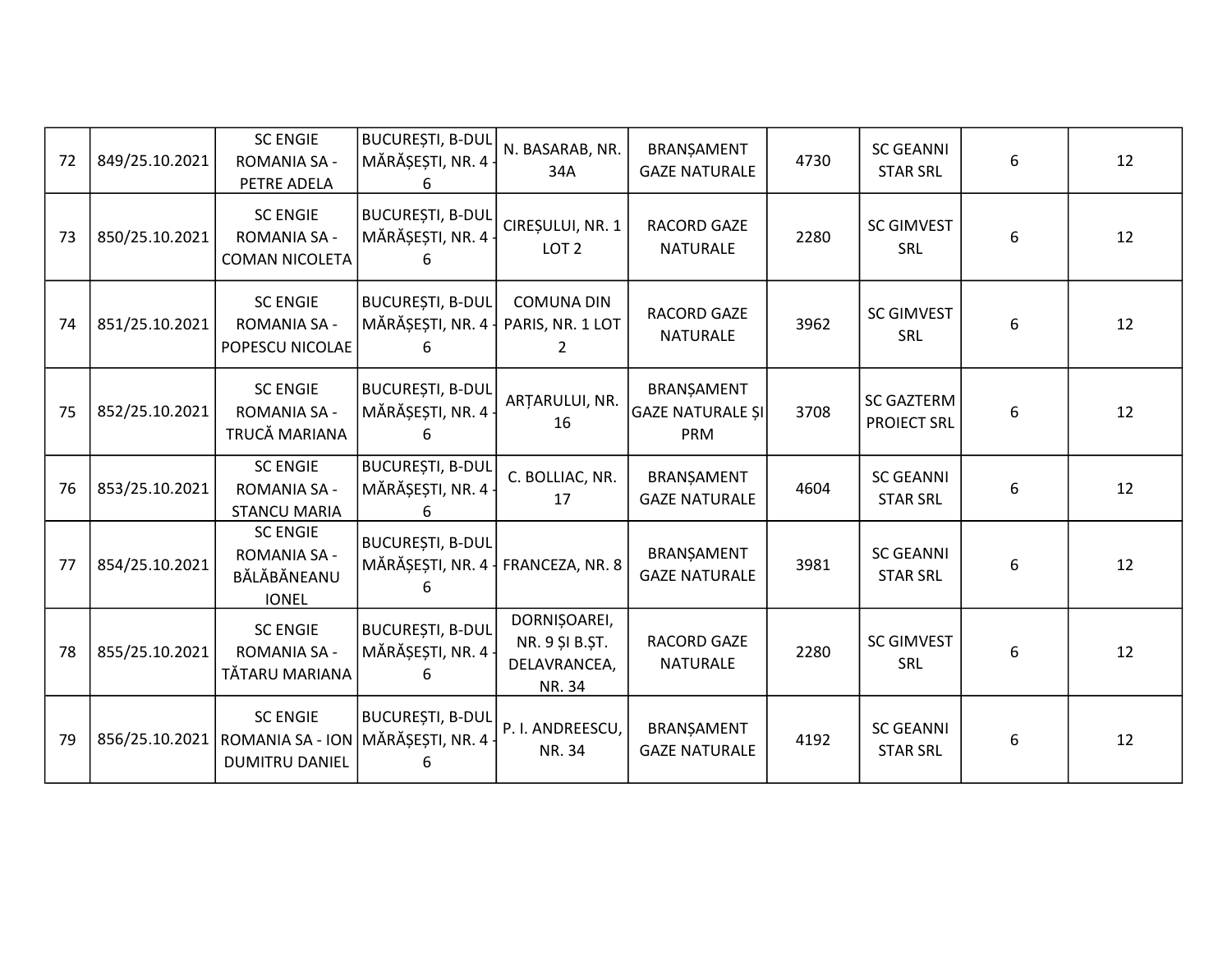| 80 | 857/25.10.2021 | <b>SC ENGIE</b><br><b>ROMANIA SA -</b><br><b>BARBU NICOLAE</b>       | BUCUREȘTI, B-DUL<br>MĂRĂȘEȘTI, NR. 4 -<br>6 | VISINULUI, NR. 8            | BRANȘAMENT<br><b>GAZE NATURALE</b>                                                                                                    | 3832   | <b>SC GEANNI</b><br><b>STAR SRL</b>     | 6  | 12 |
|----|----------------|----------------------------------------------------------------------|---------------------------------------------|-----------------------------|---------------------------------------------------------------------------------------------------------------------------------------|--------|-----------------------------------------|----|----|
| 81 | 858/25.10.2021 | <b>SC ENGIE</b><br><b>ROMANIA SA -</b><br>ERMENEANU<br><b>VICTOE</b> | BUCUREȘTI, B-DUL<br>MĂRĂȘEȘTI, NR. 4 -<br>6 | BORZEȘTI, NR.<br>24A        | BRANŞAMENT<br><b>GAZE NATURALE</b><br>FĂRĂ AFECTAREA<br>CAROSABILULUI,<br>RIGOLA, BORDURA<br><b>ȘI TROTUARUL</b>                      | 4358   | <b>SC GEANNI</b><br><b>STAR SRL</b>     | 6  | 12 |
| 82 | 859/26.10.2021 | <b>SC ENGIE</b><br><b>ROMANIA SA -</b><br>SAULEA NICOLAE             | BUCUREȘTI, B-DUL<br>MĂRĂȘEȘTI, NR. 4 -<br>6 | FÂNĂRIEI, NR.<br>10BIS      | <b>EXTINDERE RETEA</b><br>ȘI BRANȘAMENT<br><b>GAZE NATURALE</b><br>FĂRĂ SĂ AFECTEZE<br>CAROSABILUL,<br><b>BORDURA ȘI</b><br>TROTUARUL | 6652   | <b>SC GEANNI</b><br><b>STAR SRL</b>     | 6  | 12 |
| 83 |                | 860/26.10.2021   ION CRISTI COSMIN   IANCA, C. BRĂILEI,              | JUD. BRĂILA, LOC.<br>NR. 118                | 24 IANUARIE<br>1859, NR. 23 | DESFIINȚARE CORP<br>C1 ȘI CONSTRUIRE<br>LOCUINȚĂ P+M ȘI<br>ÎMPREJMUIRE                                                                | 205000 | <b>LUCA</b><br>GHEORGHE                 | 24 | 12 |
| 84 | 861/26.10.2021 | <b>SC ENGIE</b><br><b>ROMANIA SA -</b><br><b>IACOB VASILE</b>        | <b>BUCUREȘTI, B-DUL</b><br>6                |                             | BRANŞAMENT<br>MĂRĂȘEȘTI, NR. 4   I. GHICA, NR. 124 GAZE NATURALE ȘI<br>PRM                                                            | 2944   | <b>SC GAZTERM</b><br><b>PROIECT SRL</b> | 6  | 12 |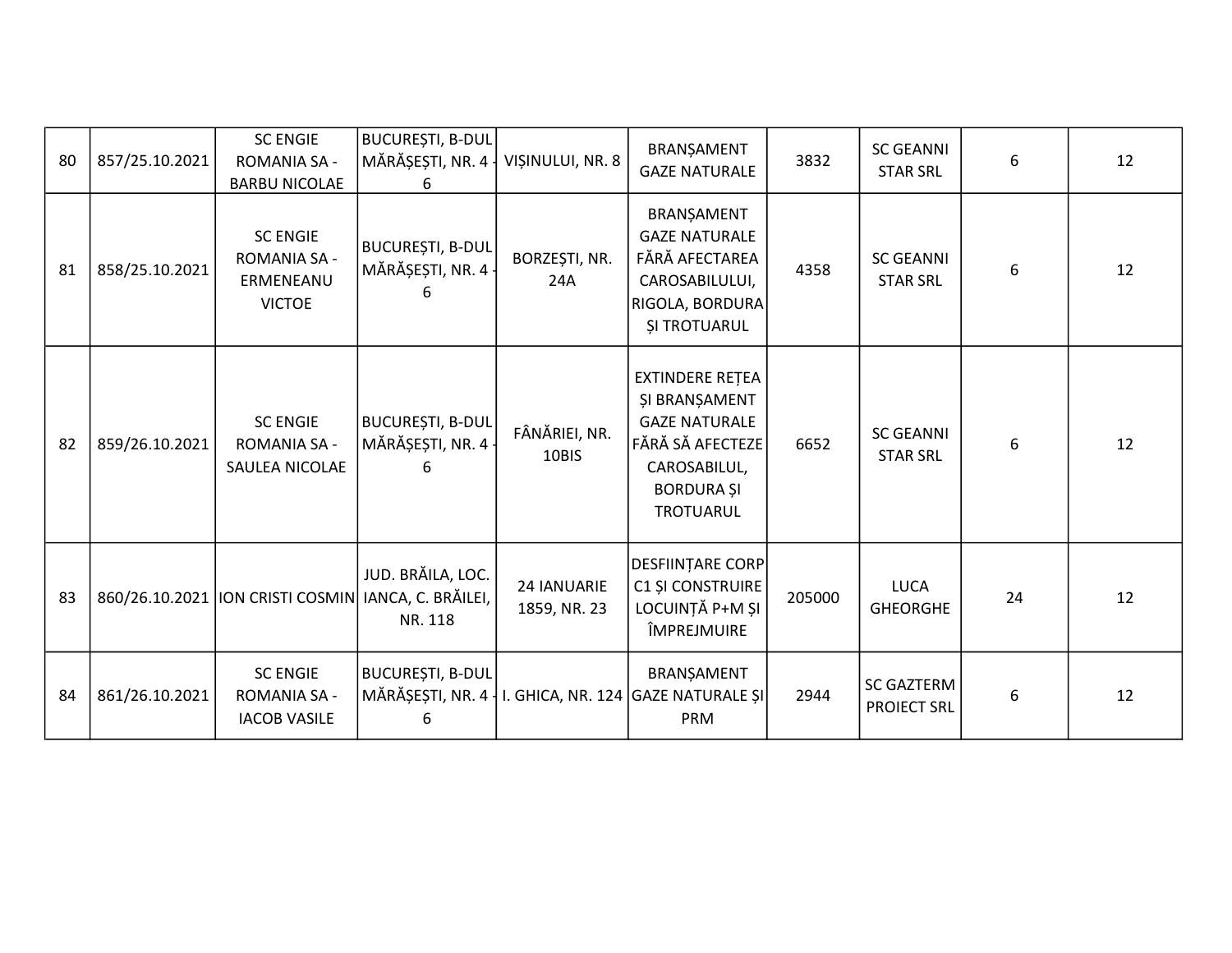| 85 | 862/26.10.2021 | <b>SC ENGIE</b><br><b>ROMANIA SA -</b><br>CONSTANTIN<br><b>IOANA</b>             | BUCUREȘTI, B-DUL<br>MĂRĂȘEȘTI, NR. 4 ·<br>6 | <b>COMUNA DIN</b><br>PARIS, NR. 63 | BRANŞAMENT<br><b>GAZE NATURALE</b><br>FĂRĂ AFECTAREA<br>CAROSABILULUI ȘI<br><b>BORDURII</b>           | 3904  | <b>SC GEANNI</b><br><b>STAR SRL</b>    | 6       | 12 |
|----|----------------|----------------------------------------------------------------------------------|---------------------------------------------|------------------------------------|-------------------------------------------------------------------------------------------------------|-------|----------------------------------------|---------|----|
| 86 | 863/26.10.2021 | <b>SC ENGIE</b><br><b>ROMANIA SA -</b><br>MIRESCU NICOLAE<br><b>AURAS</b>        | <b>BUCUREȘTI, B-DUL</b><br>MĂRĂȘEȘTI, NR. 4 | MOTRULUI, NR.<br>1B                | RACORD GAZE<br><b>NATURALE</b>                                                                        | 3962  | <b>SC GIMVEST</b><br>SRL               | 6       | 12 |
| 87 | 864/26.10.2021 | <b>SC ENGIE</b><br><b>ROMANIA SA -</b><br><b>CUSTURĂ BEBE -</b><br><b>MARIAN</b> | BUCUREȘTI, B-DUL<br>MĂRĂȘEȘTI, NR. 4<br>6   | FND. RACULUI,<br><b>NR. 2</b>      | CONDUCTĂ ȘI<br><b>RACORD GAZE</b><br><b>NATURALE</b>                                                  | 23622 | <b>SC GIMVEST</b><br><b>SRL</b>        | 6       | 12 |
| 88 | 865/26.10.2021 | <b>IORGA MARIAN -</b><br><b>CUP DUNĂREA</b>                                      | P-TA UZINEI, NR. $1$                        | N. TITULESCU,<br><b>NR. 80F</b>    | <b>BRANȘAMENT APĂ</b>                                                                                 | 4774  | <b>CUP</b><br>DUNĂREA<br><b>BRÄILA</b> | 6       | 12 |
| 89 | 866/26.10.2021 | RADU ILIE - CUP<br>DUNĂREA                                                       | P-TA UZINEI, NR. 1                          | G. COŞBUC, NR.<br>15               | BRANŞAMENT APĂ                                                                                        | 2043  | <b>CUP</b><br>DUNĂREA<br><b>BRĂILA</b> | 14 ZILE | 12 |
| 90 | 867/26.10.2021 | MOCANU IOANA                                                                     | GRĂDINARILOR,<br>NR. 16                     | GRAURULUI, NR.<br>26               | RACORDARE LA<br>RETEAUA<br>ELECTRICĂ A<br><b>LOCULUI DE</b><br>CONSUM<br>PERMANENT<br><u>LOCUINTĂ</u> | 494   | <b>SC DRAGCO</b><br><b>PROD SRL</b>    | 6       | 12 |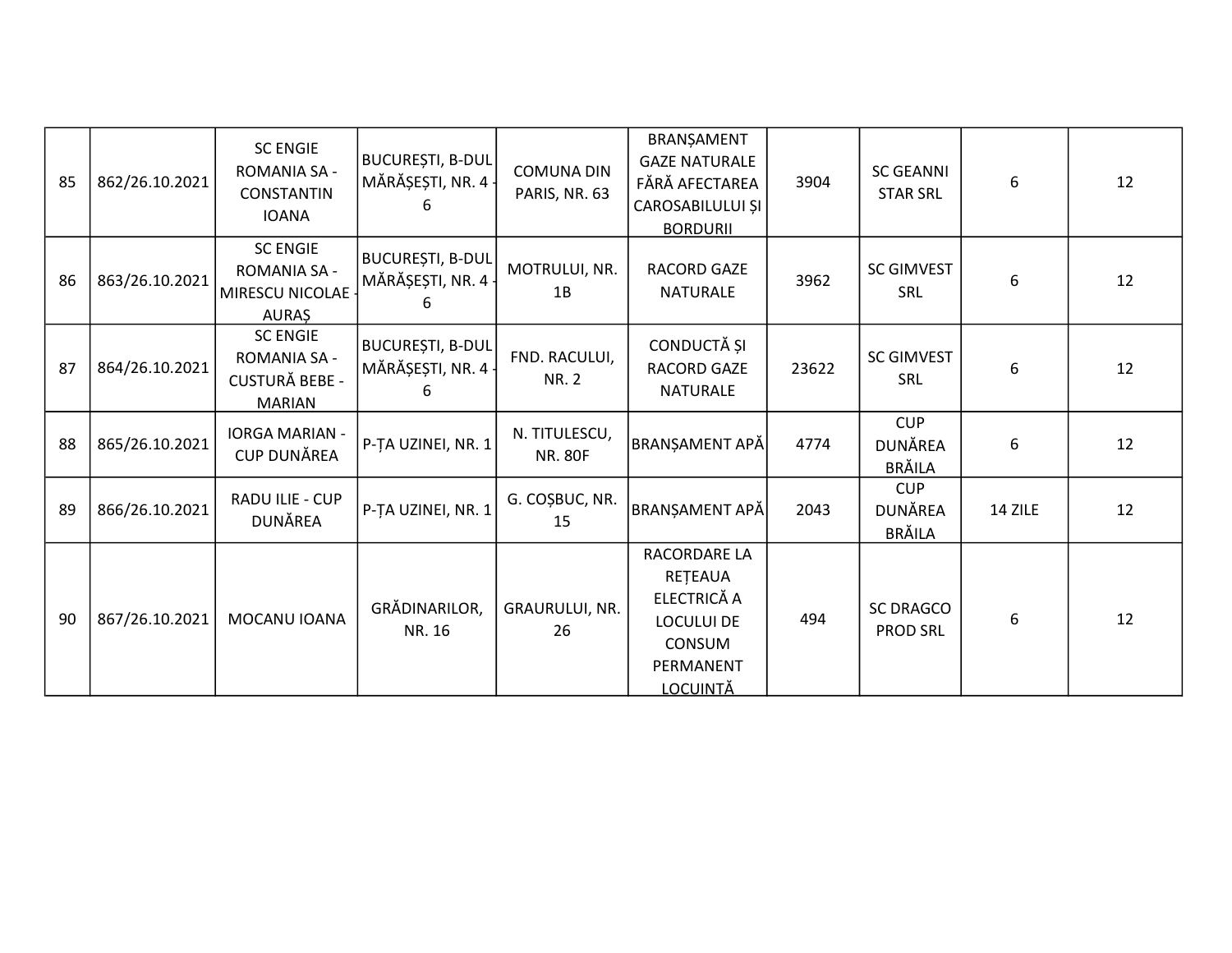| 91 | 868/26.10.2021 | <b>COMPANIA DE</b><br>UTILITĂȚI PUBLICE<br>"DUNĂREA" | P-TA UZINEI, NR. 1 | <b>MUNICIPIUL</b><br>BRĂILA - ZONA 5 | ÎNLOCUIRE REȚEA<br>APĂ - CANAL,<br>BRANȘAMENT ȘI<br>RACORDURI CU<br><b>GRAD AVANSAT</b><br>DE UZURĂ ȘI<br><b>EXTINDERE</b>                                                                                                     | 81621 | <b>CUP</b><br>DUNĂREA<br><b>BRĂILA</b> | 12 | 12 |
|----|----------------|------------------------------------------------------|--------------------|--------------------------------------|--------------------------------------------------------------------------------------------------------------------------------------------------------------------------------------------------------------------------------|-------|----------------------------------------|----|----|
| 92 | 869/26.10.2021 | CIOCHINĂ SORIN,<br><b>CIOCHINĂ</b><br>CAMELUȚA       | MILCOV, NR. 110    | MILCOV, NR. 108                      | DESFIINȚARE<br>LOCUINȚĂ C1 ȘI<br>ANEXĂ C2,<br><b>CONSTRUIRE</b><br>ANEXĂ<br>GOSPODĂREASCĂ,<br>(BUCĂTĂRIE DE<br>VARĂ, GARAJ,<br><b>GRUP SANITAR,</b><br> CAMERĂ TEHNICĂ,<br>TERASĂ<br>ACOPERITĂ) ȘI<br>ÎMPREJMUIRE LA<br>STRADĂ | 38290 | PASCU<br><b>MIHAELA</b>                | 24 | 12 |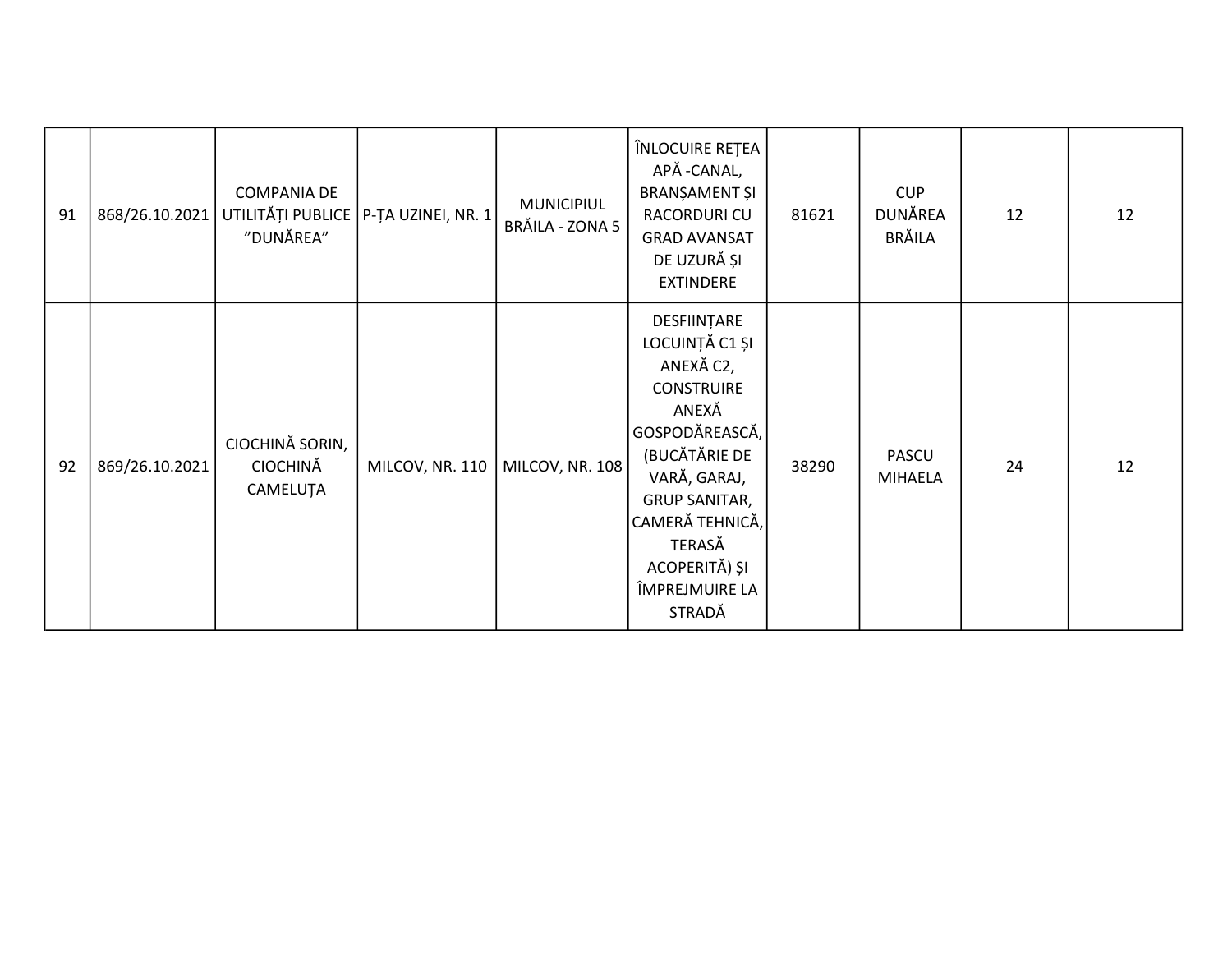| 93 |                | 870/26.10.2021   FEICHTER OLIMPIA              | GRIVITEI, NR. 127                                                     | GRIVITEI, NR. 127                                                     | <b>INTRARE</b> ÎN<br>LEGALITATE<br>PENTRU<br>EXTINDERE,<br><b>MODIFICARE CORP</b><br>C3 LOCUINȚĂ P ȘI<br>CONSTRUIRE CORP<br>C5 - ANEXĂ                     | 29000   | <b>LUCA</b><br><b>GHEORGHE</b> | 12 | 12 |
|----|----------------|------------------------------------------------|-----------------------------------------------------------------------|-----------------------------------------------------------------------|------------------------------------------------------------------------------------------------------------------------------------------------------------|---------|--------------------------------|----|----|
| 94 | 871/26.10.2021 | <b>DUMITRU</b><br>ALEXANDRA<br><b>ȘTEFANIA</b> | AL. COCORILOR,<br>NR. 6, BL. E1, SC.<br>5, AP. 270                    | PRELUNGIREA<br>LANULUI, NR. 9                                         | <b>CONSTRUIRE</b><br>LOCUINȚĂ P+M ȘI<br>ÎMPREJMUIRE<br><b>TEREN</b>                                                                                        | 126000  | <b>LUCA</b><br><b>GHEORGHE</b> | 24 | 12 |
| 95 | 872/26.10.2021 | WEIS CIPRIAN,<br><b>WEIS DIANA</b><br>LOREDANA | BUCUREȘTI, B-DUL C. CĂLĂRAȘILOR,<br>5, BL. 2, SC. B, ET.<br>4, AP. 47 | GHE. ȘINCAI, NR.   NR. 54, BL. 10, SC.<br>$A1, ET. 2 - 3, AP.$<br>222 | INTRARE ÎN<br>LEGALITATE<br><b>MODIFICARE</b><br>APARTAMENT                                                                                                | 15000   | <b>PASCU</b><br><b>MIHAELA</b> | 12 | 12 |
| 96 | 873/27.10.2021 | <b>CONSILIUL</b><br>JUDEȚEAN BRĂILA            | $P-TA$<br>INDEPENDENȚEI,<br>NR. 1                                     | ȘOS. BUZĂULUI,<br><b>NR. 2</b>                                        | REABILITARE<br><b>SUBSOL TEHNIC</b><br>AFERENT<br><b>CORPURILOR C4,</b><br>C5, C6, C7,<br><b>PAVILION A</b><br>SPITALULUI<br>JUDEȚEAN DE<br>URGENȚĂ BRĂILA | 3521265 | ANA-MARIA<br><b>MATETOVICI</b> | 24 | 12 |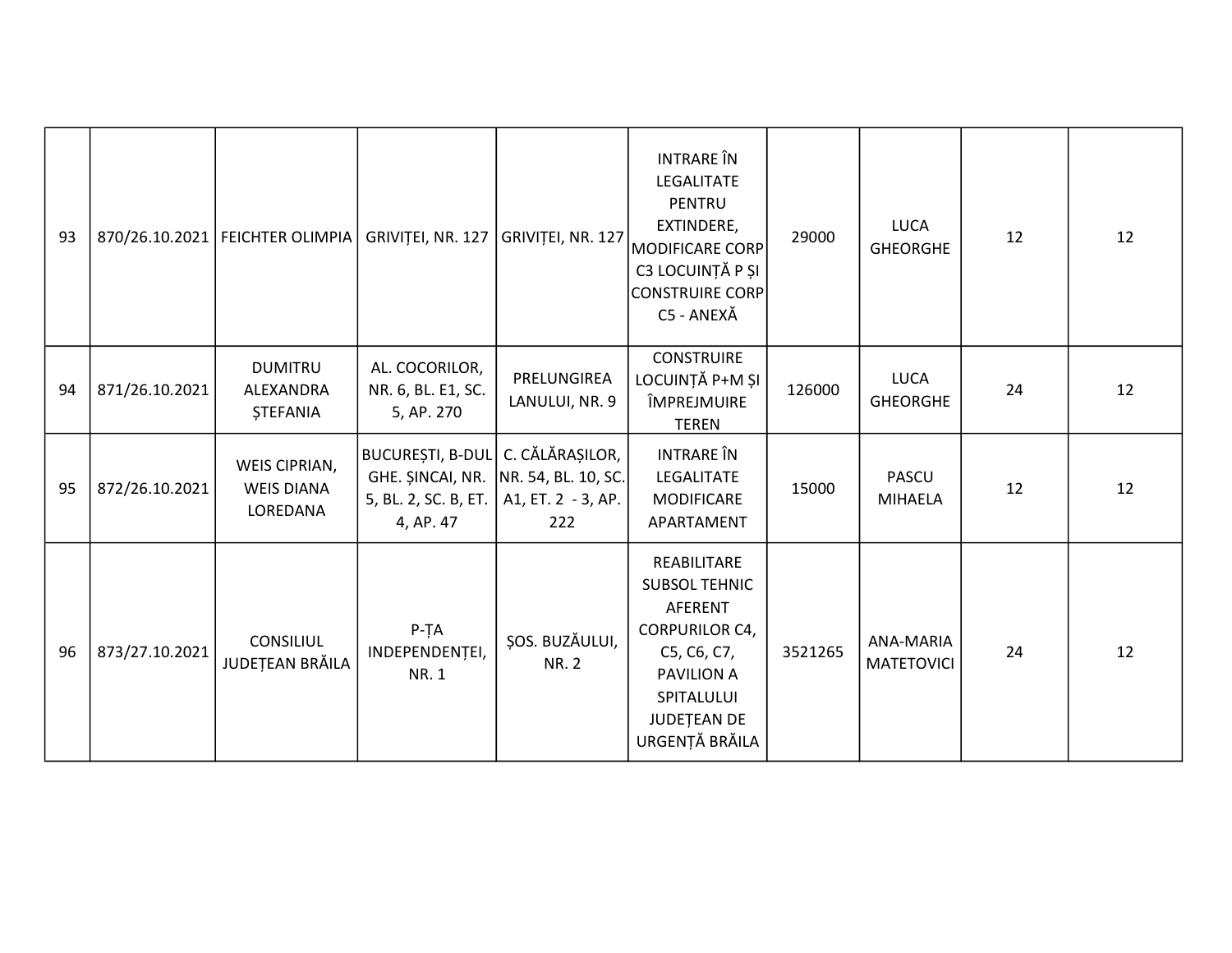| 97 | 874/27.10.2021 | ŞERBĂNESCU<br><b>MARIOARA</b>                  | S. ALDEA, NR. 36     | S. ALDEA, NR. 36     | CONTINUARE<br>LUCRĂRI - LA AC<br>797/2018<br><b>CONSTRUIRE</b><br>LOCUINȚĂ P+1E ȘI<br><b>GARAJ LA P</b>                                                                                                                                                                                    | 84200 | LUCA<br><b>GHEORGHE</b>           | 24 | 12 |
|----|----------------|------------------------------------------------|----------------------|----------------------|--------------------------------------------------------------------------------------------------------------------------------------------------------------------------------------------------------------------------------------------------------------------------------------------|-------|-----------------------------------|----|----|
| 98 | 875/27.10.2021 | BOLDEANU MARIN,<br>BOLDEANU<br><b>ELEONORA</b> | M. BRAVU, NR.<br>375 | M. BRAVU, NR.<br>375 | MODIFICARE DE<br>TEMĂ PE<br>PARCURSUL<br>EXECUTĂRII<br>LUCRĂRILOR<br>ÎNCEPUTE ÎN BAZA<br>AC 80/2020 -<br>SCHIMB. DE DEST.<br>DIN LOC. ÎN<br>ANEXĂ, CONSTR.<br>LOC. P+1E, C2 ȘI<br>ÎMPREJMUIRE<br>TEREN PARȚIAL ÎN<br>SENSUL<br>SCHIMBĂRII<br><b>FORMEI</b><br>ACOPERIȘULUI<br>CORP C1 LOC. | 2000  | <b>VLADIMIR</b><br><b>LUPOAIE</b> | 12 | 12 |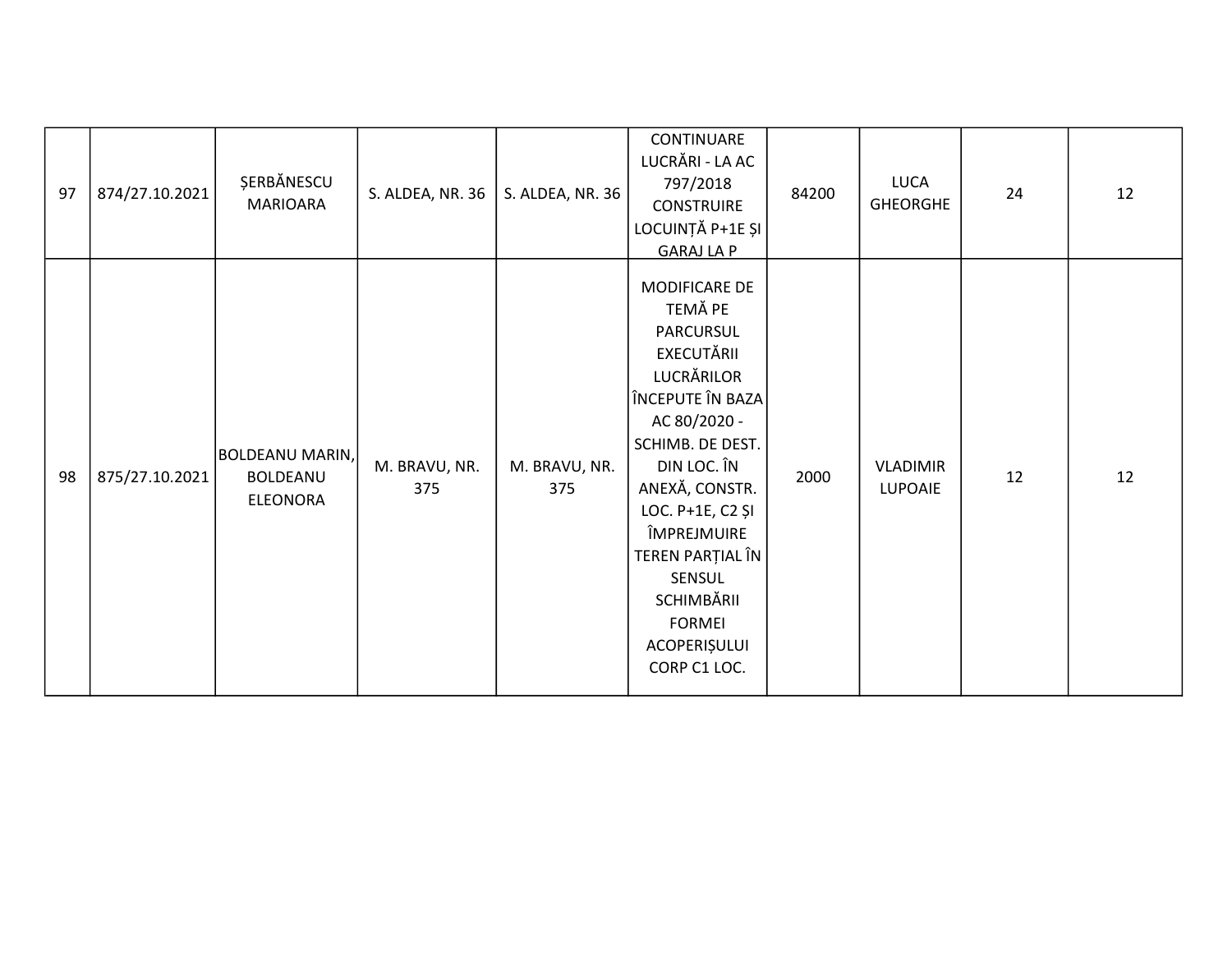| 99  | 876/27.10.2021 | <b>TURIAC MIHAELA</b><br><b>GIANINA</b>                                                                           | ȘOS. BUZĂULUI,<br>NR. 12, BL. A11,<br>SC. 2, ET. 2, AP. 27 | NEGOIULUI, NR.<br>69BIS | MODIF. LA AC<br>616/2020 PRIVIND<br>DESF. CORPURI C1,<br>C <sub>2</sub> , C <sub>3</sub> și<br><b>CONSTRUIRE LOC.</b><br>P PRIN EXTINDERE<br>PE VERTICALĂ | 39611  | <b>VLADIMIR</b><br><b>LUPOAIE</b>   | 12 | 12 |
|-----|----------------|-------------------------------------------------------------------------------------------------------------------|------------------------------------------------------------|-------------------------|-----------------------------------------------------------------------------------------------------------------------------------------------------------|--------|-------------------------------------|----|----|
| 100 | 877/27.10.2021 | ROBU LENUȚA                                                                                                       | CHIȘINĂU, NR. 45 - CHIȘINĂU, NR. 45<br>45BIS               | 45BIS LOT 1             | <b>SCHIMBARE DE</b><br><b>DESTINAȚIE DIN</b><br>LOCUINȚĂ ETAJ ÎN<br>SPATIU<br><b>COMERCIAL</b>                                                            | 5000   | <b>VLADIMIR</b><br>LUPOAIE          | 12 | 12 |
| 101 | 878/27.10.2021 | PETCU DRAGOȘ,<br>PETCU AURORA<br><b>GEORGIANA</b>                                                                 | HIPODROM, NR.<br>18, BL. A16, SC. 1,<br>AP. 14             | TEIULUI, NR. 79         | <b>CONSTRUIRE</b><br>LOCUINȚĂ P+1E ȘI<br>ÎMPREJMUIRE<br><b>TEREN</b>                                                                                      | 150000 | <b>VLADIMIR</b><br><b>LUPOAIE</b>   | 12 | 12 |
| 102 | 879/28.10.2021 | <b>SC ENGIE</b><br><b>ROMANIA SA -</b><br>PRIN SC IRIGC<br><b>IMPEX SRL -</b><br><b>MOCANU</b><br><b>MIHALCEA</b> | <b>BUCUREȘTI, B-DUL</b><br>MĂRĂȘEȘTI, NR. 4<br>հ           | CANTONULUI,<br>NR. 14   | BRANȘAMENT<br><b>GAZE NATURALE</b><br><b>RP</b>                                                                                                           | 5808   | <b>SC IRIGC</b><br><b>IMPEX SRL</b> | 6  | 12 |
| 103 | 880/28.10.2021 | <b>SC ENGIE</b><br><b>ROMANIA SA -</b><br>PRIN SC IRIGC<br><b>IMPEX SRL -</b><br><b>TUDOR NECULAI</b>             | <b>BUCUREȘTI, B-DUL</b><br>MĂRĂȘEȘTI, NR. 4                | C. NEGRUZZI, NR.<br>137 | BRANŞAMENT<br><b>GAZE NATURALE</b><br><b>RP</b>                                                                                                           | 5751   | <b>SC IRIGC</b><br><b>IMPEX SRL</b> | 12 | 12 |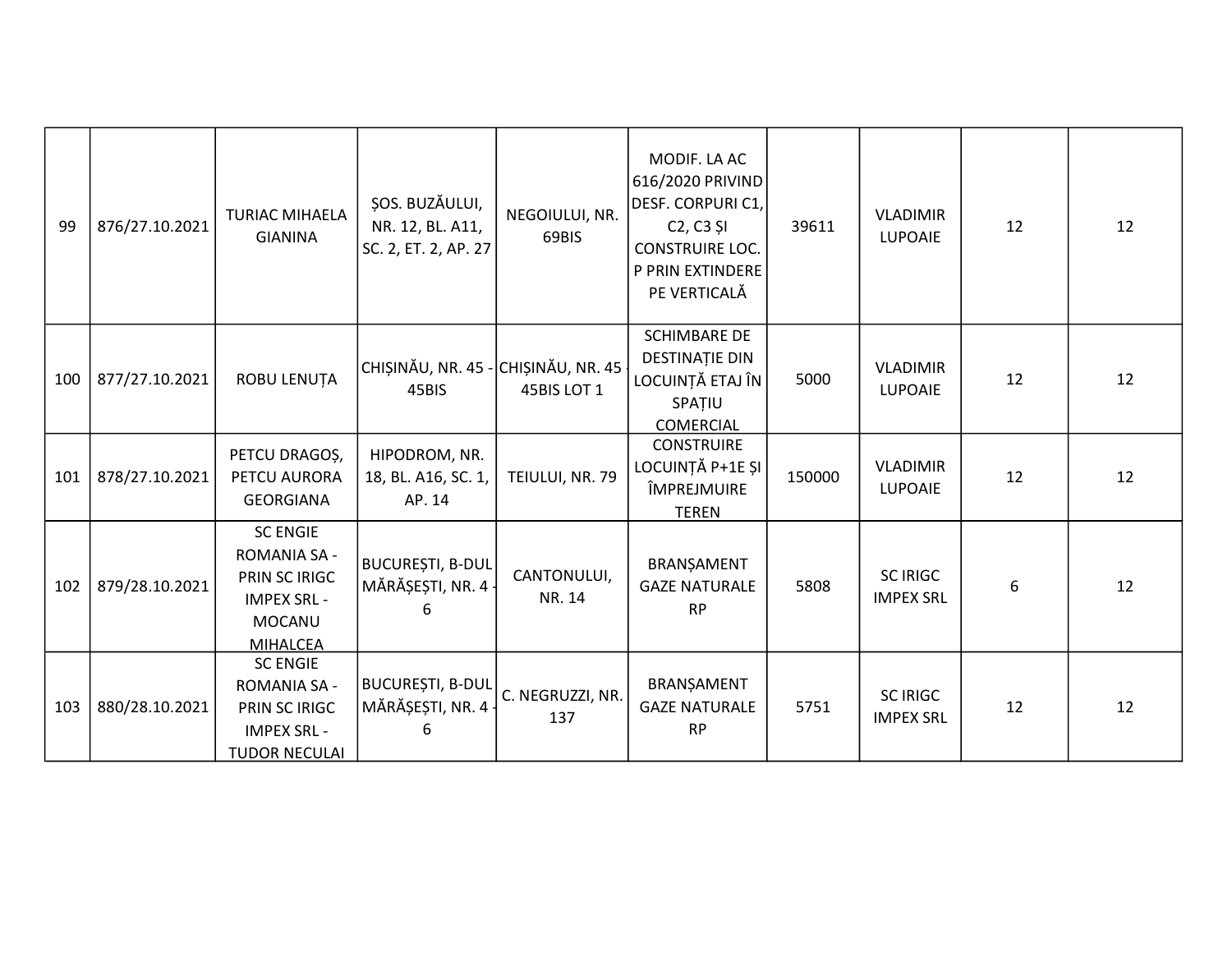| 104 | 881/28.10.2021 | <b>SC ENGIE</b><br><b>ROMANIA SA -</b><br><b>CHIRILOV</b><br>PARASCHIVA       | <b>BUCUREȘTI, B-DUL</b><br>MĂRĂȘEȘTI, NR. 4 -<br>h | M. VITEAZU,<br><b>NR.52</b>            | BRANŞAMENT<br><b>GAZE NATURALE</b><br>REDUSĂ PRESIUNE       | 4318     | <b>SC STAR P&amp;G</b><br><b>SRL</b>          | 6  | 12 |
|-----|----------------|-------------------------------------------------------------------------------|----------------------------------------------------|----------------------------------------|-------------------------------------------------------------|----------|-----------------------------------------------|----|----|
| 105 | 882/28.10.2021 | <b>SC ENGIE</b><br>ROMANIA SA -<br><b>BELAZOV SIMION</b>                      | <b>BUCUREȘTI, B-DUL</b><br>MĂRĂȘEȘTI, NR. 4 ·<br>h | M. BASARAB, NR.<br>8 LOT 2             | BRANȘAMENT<br><b>GAZE NATURALE</b><br><b>MEDIE PRESIUNE</b> | 4416,74  | <b>SC STAR P&amp;G</b><br>SRL                 | 6  | 12 |
| 106 | 883/28.10.2021 | <b>SC ENGIE</b><br><b>ROMANIA SA -</b><br><b>GEORGEVICI</b><br><b>VIOREL</b>  | <b>BUCURESTI, B-DUL</b><br>MĂRĂȘEȘTI, NR. 4<br>h   | FURNICII, NR. 11                       | <b>RACORD GAZE</b><br><b>NATURALE</b>                       | 2280     | <b>SC GIMVEST</b><br><b>SRL</b>               | 12 | 12 |
| 107 | 884/28.10.2021 | <b>SC ENGIE</b><br>ROMANIA SA -<br>VIZIREANU IONUȚ                            | BUCUREȘTI, B-DUL<br>MĂRĂȘEȘTI, NR. 4 -<br>6.       | RODNEI, NR. 11                         | <b>RACORD GAZE</b><br><b>NATURALE</b>                       | 2280     | <b>SC GIMVEST</b><br><b>SRL</b>               | 6  | 12 |
| 108 | 885/28.10.2021 | <b>SC ENGIE</b><br><b>ROMANIA SA -</b><br><b>ANDRONIC</b><br><b>MARINACHE</b> | <b>BUCUREȘTI, B-DUL</b><br>MĂRĂȘEȘTI, NR. 4 -      | MINERVA, NR.<br>32A                    | RACORD GAZE<br><b>NATURALE</b>                              | 2280     | <b>SC GIMVEST</b><br>SRL                      | 6  | 12 |
| 109 | 886/28.10.2021 | <b>SC ENGIE</b><br>ROMANIA SA -<br>GHEORGHICEANU<br><b>IONEL</b>              | <b>BUCURESTI, B-DUL</b><br>MĂRĂȘEȘTI, NR. 4<br>6   | G-RAL<br>PRAPORGESCU,<br>NR. 123 LOT 2 | BRANŞAMENT<br><b>GAZE NATURALE</b><br><b>MEDIE PRESIUNE</b> | 3514,18  | <b>SC STAR P&amp;G</b><br>SRL                 | 6  | 12 |
| 110 | 887/28.10.2021 | <b>SC ENGIE</b><br>ROMANIA SA -<br>DEACU IOANA                                | <b>BUCUREȘTI, B-DUL</b><br>MĂRĂȘEȘTI, NR. 4<br>6   | P. I. ANDREESCU,<br>NR. 100            | BRANŞAMENT<br><b>GAZE NATURALE</b><br><b>MEDIE PRESIUNE</b> | 3252,50  | <b>SC STAR P&amp;G</b><br><b>SRL</b>          | 6  | 12 |
| 111 | 888/28.10.2021 | CRĂCIUN MARIAN -<br><b>CUP DUNĂREA</b>                                        | P-ȚA UZINEI, NR. 1                                 | ROZELOR, NR. 5                         | BRANȘAMENT APĂ<br><b>SI RACORD</b><br>CANALIZARE            | 5227,619 | <b>CUP</b><br><b>DUNĂREA</b><br><b>BRĂILA</b> | 6  | 12 |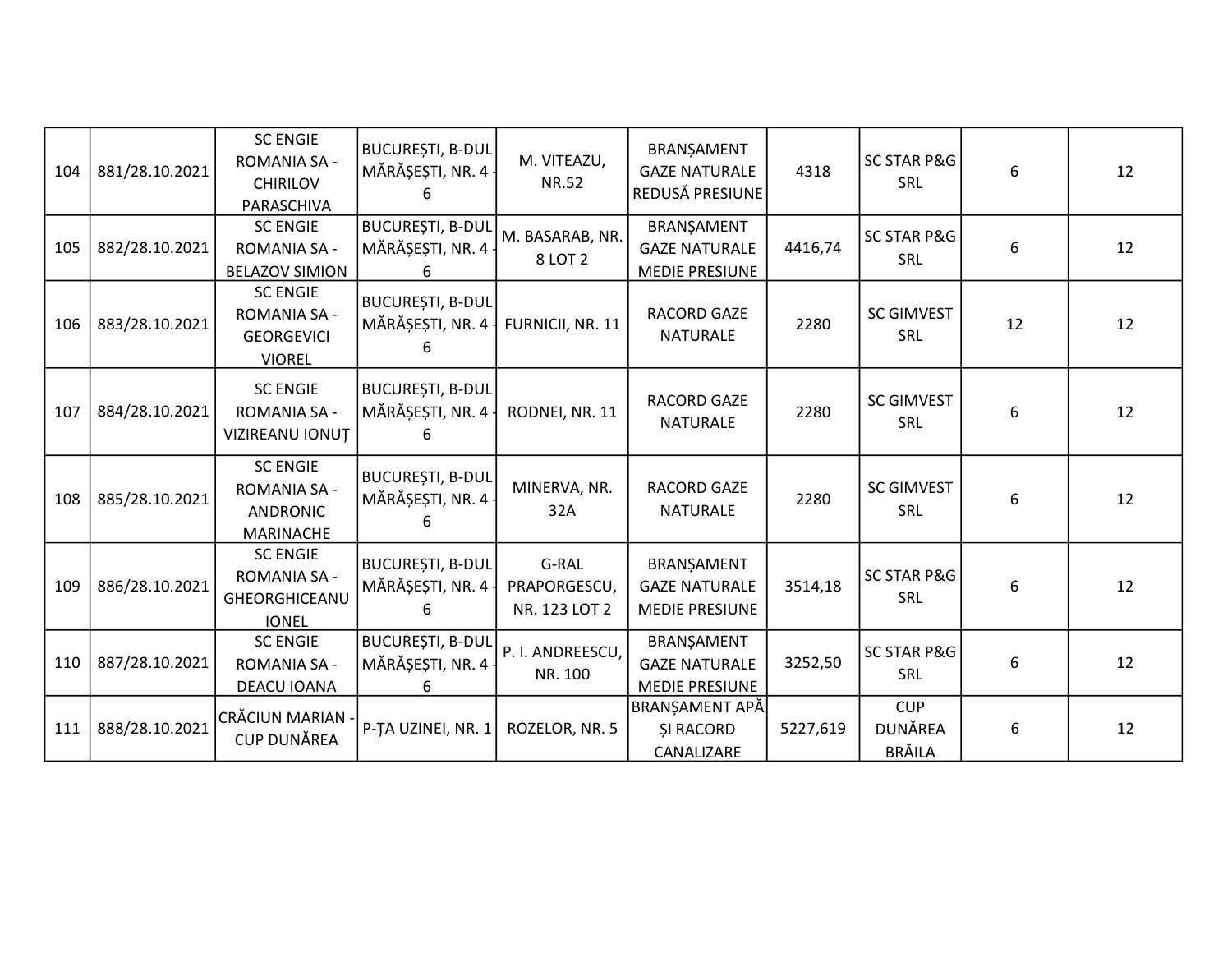| 112 | 889/28.10.2021 | GRAMA STĂNICĂ,<br><b>GRAMA ANETA</b>                        | DORULUI, NR. 38                                        | DORULUI, NR.<br>38A                                      | <b>INTRARE</b> ÎN<br>LEGALITATE<br><b>SCHIMBARE DE</b><br>DESTINAȚIE<br>PARȚIALĂ<br>LOCUINȚĂ C1/1 ÎN<br>SPAȚIU PRESTĂRI<br>SERVICII - FRIZERIE-<br><b>COAFOR</b> | 3000   | <b>RODICA</b><br>MANOLESCU | 12 | 12 |
|-----|----------------|-------------------------------------------------------------|--------------------------------------------------------|----------------------------------------------------------|------------------------------------------------------------------------------------------------------------------------------------------------------------------|--------|----------------------------|----|----|
| 113 | 890/28.10.2021 | LUCA MARIAN,<br>IONIȚĂ MARCELA                              | PODULUI, NR. 98                                        | C. CĂLĂRAȘILOR,<br>NR. 4, BL. C, SC. 1,<br>ET. 3, AP. 12 | RECOMPARTIMEN<br><b>TARE</b><br>APARTAMENT ȘI<br>ÎNCHIDERE<br><b>BALCOANE</b>                                                                                    | 10000  | PERLEA<br><b>DANIELA</b>   | 12 | 12 |
| 114 | 891/28.10.2021 | MUȘAT STĂNICĂ,<br>MUȘAT GIANINA                             | INDUSTRIEI, NR.<br>200, BL. 7, SC. 3,<br>ET. 3, AP. 53 | TEIULUI, NR. 16                                          | <b>CONSTRUIRE</b><br>LOCUINȚĂ P+M ȘI<br>ÎMPREJMUIRE                                                                                                              | 197400 | <b>TOMA</b><br>STELUȚA     | 24 | 12 |
| 115 | 892/28.10.2021 | CÂINEANU SILVIU<br>DUMITREL,<br>CÂINEANU<br><b>VASILICA</b> | MARAMUREȘ, NR.<br>21                                   | MARAMUREȘ,<br>NR. 21                                     | MODIFICARE AC<br>646/02/09/2021<br><b>PRIN</b><br>REAMPLASAREA<br><b>CONSTRUCTIEI</b><br>$P+M$                                                                   | 0      | <b>TOMA</b><br>STELUȚA     | 24 | 12 |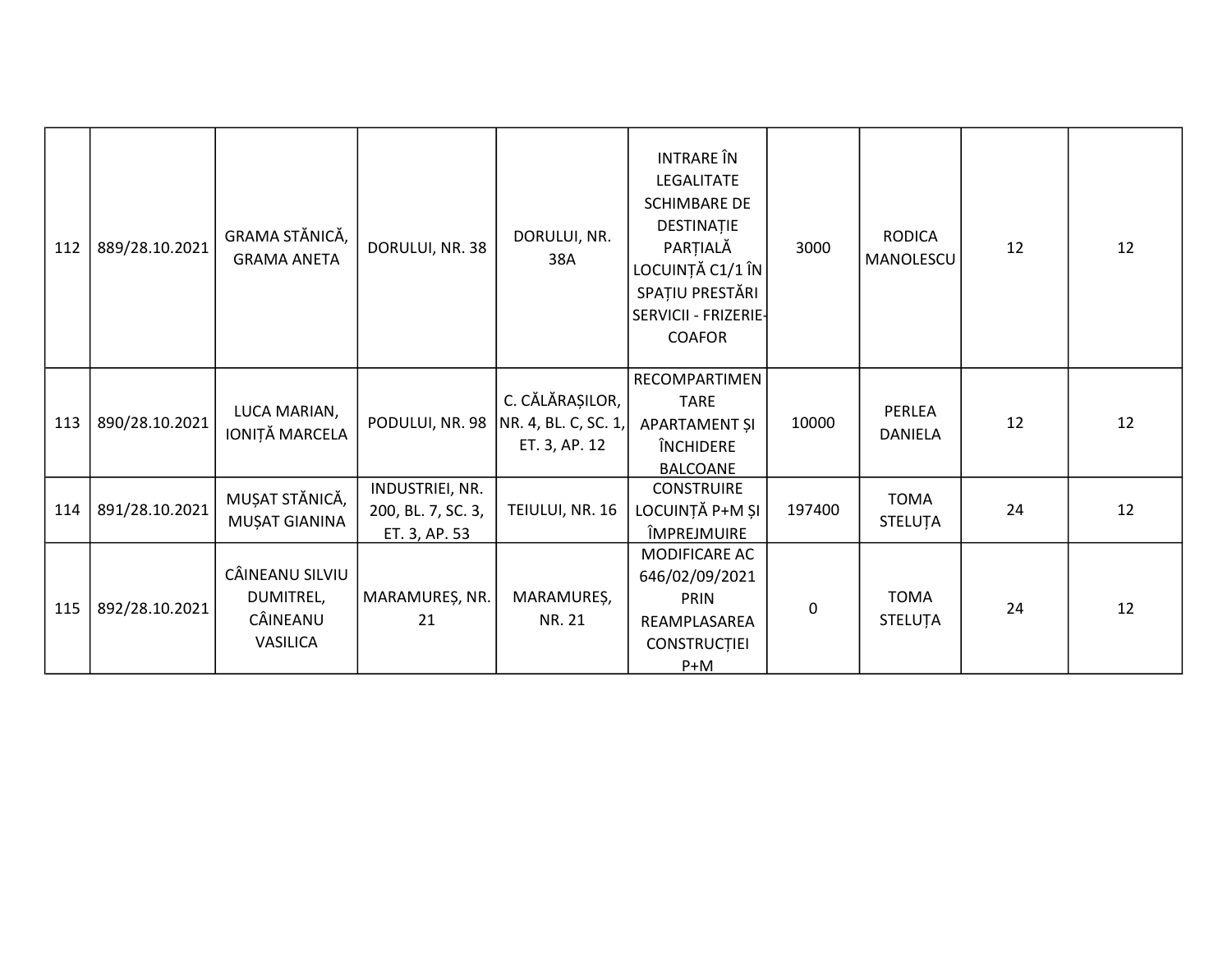| 116 | 893/28.10.2021 | RUSU LUCIAN -<br>VASILE, RUSU<br>ANDRA - IULIANA                                      | VĂDENI, STR.<br><b>EMILIA</b><br>DUMITRESCU, NR.<br>621A | P. ANDREI, NR. 15                       | <b>INTRARE</b> ÎN<br>LEGALITATE<br><b>PENTRU</b><br><b>CONSTRUIRE</b><br>LOCUINȚĂ<br>UNIFAMILIALĂ P+E                        | 270000 | <b>ROXANA</b><br><b>CORINA</b><br><b>DRAGOMIR</b> | 12             | 12 |
|-----|----------------|---------------------------------------------------------------------------------------|----------------------------------------------------------|-----------------------------------------|------------------------------------------------------------------------------------------------------------------------------|--------|---------------------------------------------------|----------------|----|
| 117 | 894/28.10.2021 | <b>MUNICIPIUL</b><br><b>BRĂILA PRIN</b><br>S.U.P.A.F.L.C. PTR.<br><b>MIRAN SILVIA</b> | M. EMINESCU, NR. DANUBIULUI, NR.<br>27                   | 14                                      | <b>DESFIINTARE CORP</b><br>C3 - ANEXĂ ȘI<br><b>CONSTRUIRE</b><br><b>BUCĂTĂRIE</b>                                            | 8000   | ANDREEA<br>ALEXANDRU<br>FRĂTIMAN                  | 12             | 12 |
| 118 | 895/28.10.2021 | <b>MOTOC MIRCEA</b><br>RĂZVAN, MOTOC<br>ANA - MARIA                                   | ROȘIORILOR, NR.<br>25, BL. B22, SC. 1,<br>ET. 3, AP. 29  | I.C. BRĂTIANU,<br>NR. 105               | DESFIINTARE<br>LOCUINȚĂ CORP<br>C1, CONSTRUIRE<br>LOCUINȚĂ P+1E,<br>ANEXĂ<br>GOSPODĂREASCĂ<br>ȘI ÎMPREJMUIRE<br><b>TEREN</b> | 170300 | <b>CIPRIAN</b><br>AVRAMESCU                       | 24             | 12 |
| 119 | 896/28.10.2021 | <b>SOCIETATEA</b><br><b>SEVENERG SRL -</b><br>PTR. FICUS TRADE<br>SRL                 | MALULUI, NR. 8                                           | ŞOS.<br>BALDOVINEȘTI,<br><b>NR. 87A</b> | REABILITARE<br><b>INSTALATIE</b><br>ELECTRICĂ DE<br>UTILIZARE PTA 160<br>KVA, KVA 20/0.4<br><b>KV FICUS TRADE</b><br>SRL     | 24125  | <b>SC SEVENERG</b><br>SRL                         | $\overline{2}$ | 12 |
| 120 | 897/29.10.2021 | <b>AVRAM IULIANA</b><br><b>ZOEA</b>                                                   | GRIVIȚEI, NR. 139                                        | GRIVIȚEI, NR. 139                       | <b>MODIFICARE</b><br>ÎNĂLȚIME<br><b>ACOPERIS</b>                                                                             | 15000  | <b>PASCU</b><br><b>MIHAELA</b>                    | 12             | 12 |